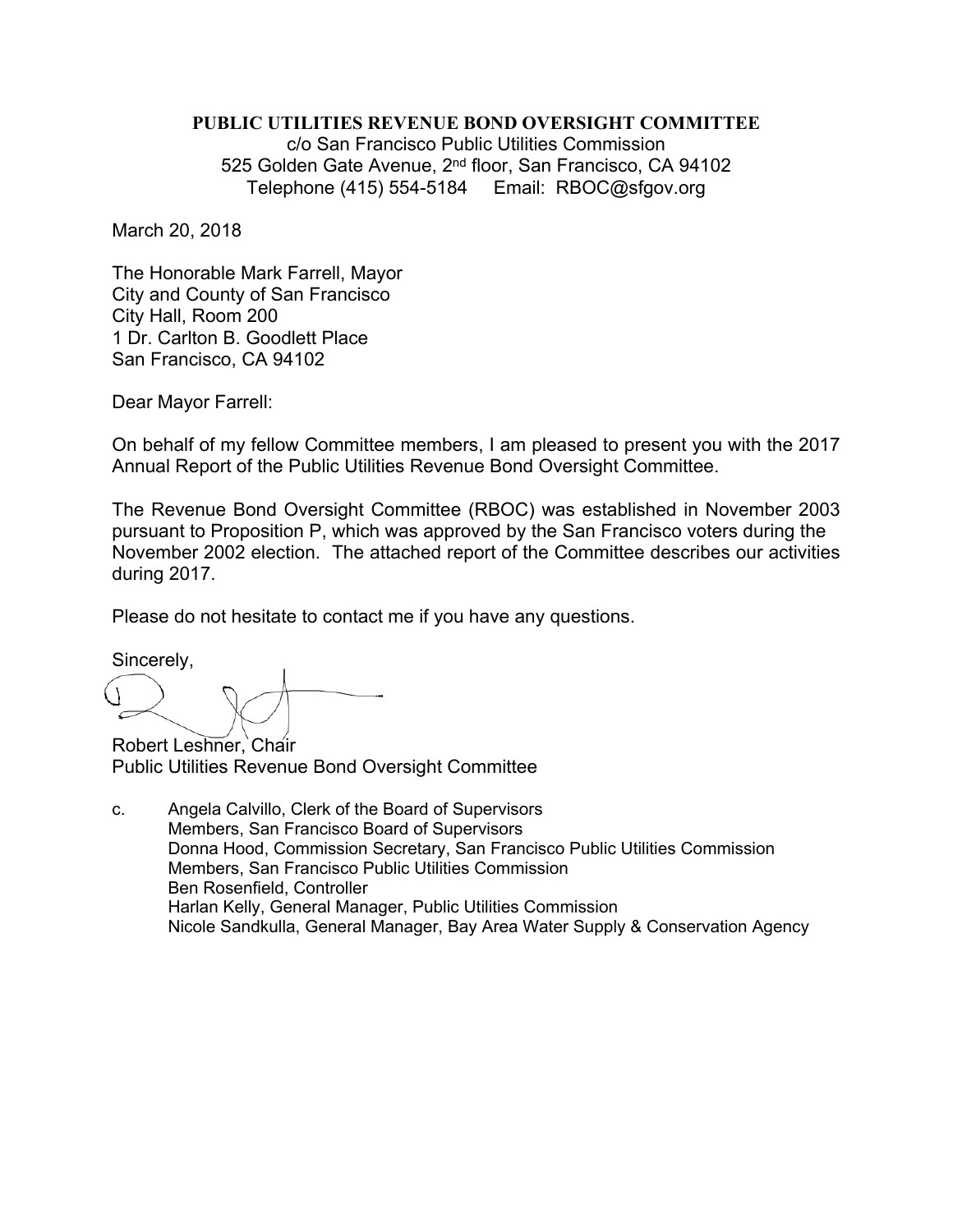$\label{eq:2.1} \left\langle \hat{E}_{\mu\nu} \right\rangle = \left\langle \hat{E}_{\mu\nu} \right\rangle \left\langle \hat{E}_{\mu\nu} \right\rangle$  $\label{eq:2.1} \frac{1}{\sqrt{2\pi}}\int_{\mathbb{R}^3}\frac{1}{\sqrt{2\pi}}\int_{\mathbb{R}^3}\frac{1}{\sqrt{2\pi}}\int_{\mathbb{R}^3}\frac{1}{\sqrt{2\pi}}\int_{\mathbb{R}^3}\frac{1}{\sqrt{2\pi}}\int_{\mathbb{R}^3}\frac{1}{\sqrt{2\pi}}\int_{\mathbb{R}^3}\frac{1}{\sqrt{2\pi}}\int_{\mathbb{R}^3}\frac{1}{\sqrt{2\pi}}\int_{\mathbb{R}^3}\frac{1}{\sqrt{2\pi}}\int_{\mathbb{R}^3}\frac{1$  $\label{eq:2.1} \mathcal{L}(\mathcal{L}^{\text{max}}_{\mathcal{L}}(\mathcal{L}^{\text{max}}_{\mathcal{L}}(\mathcal{L}^{\text{max}}_{\mathcal{L}}(\mathcal{L}^{\text{max}}_{\mathcal{L}^{\text{max}}_{\mathcal{L}}(\mathcal{L}^{\text{max}}_{\mathcal{L}^{\text{max}}_{\mathcal{L}^{\text{max}}_{\mathcal{L}^{\text{max}}_{\mathcal{L}^{\text{max}}_{\mathcal{L}^{\text{max}}_{\mathcal{L}^{\text{max}}_{\mathcal{L}^{\text{max}}_{\mathcal{L}^{\text{max}}$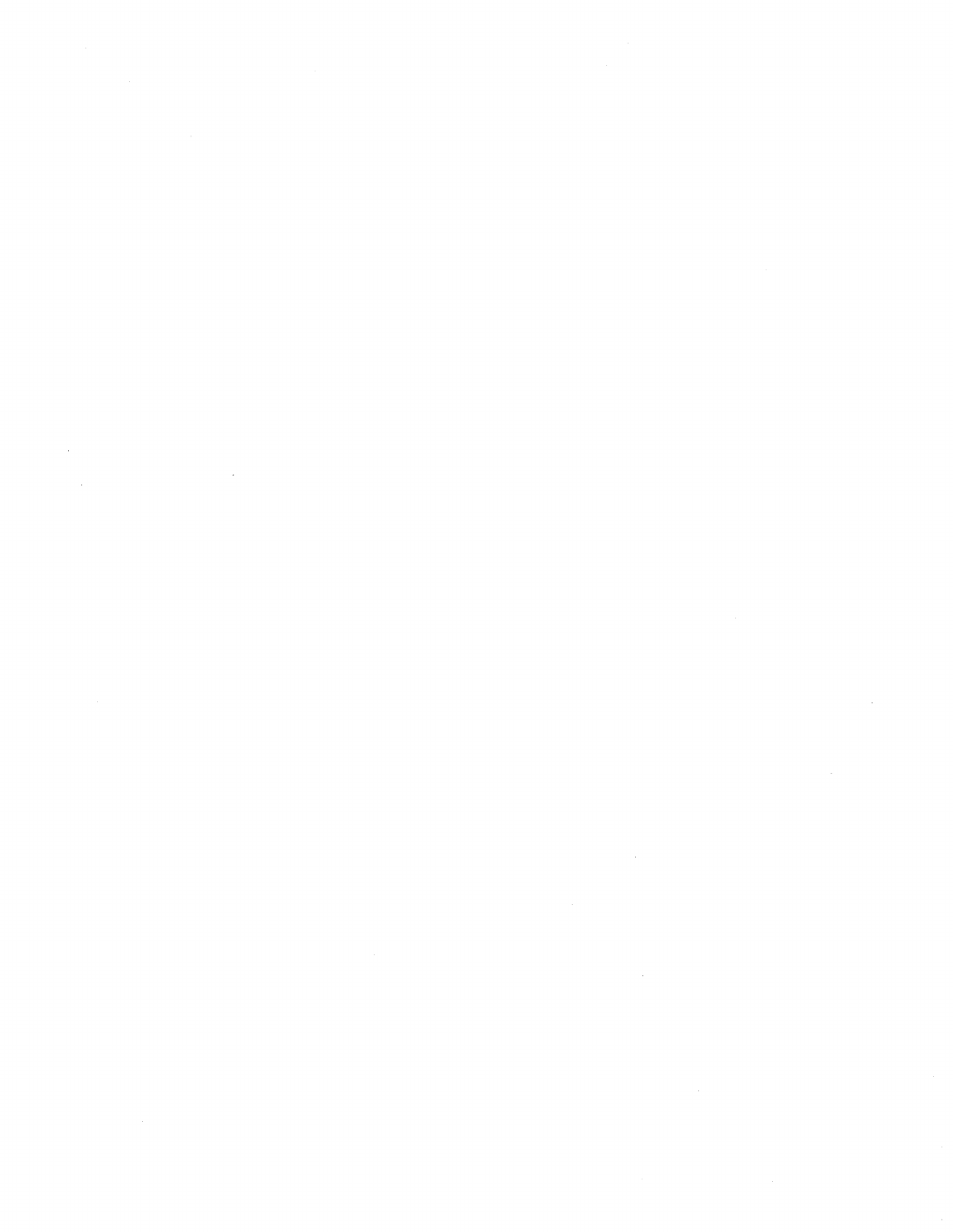# San Francisco **Public Utilities Revenue Bond Oversight Committee**

Annual Report 2017

525 Golden Gate Avenue 4th Floor San Francisco, CA 94102

p. (415) 554-5184 f. (415) 554-5163

rboc@sfgov.org http://www.sfwater.org/rboc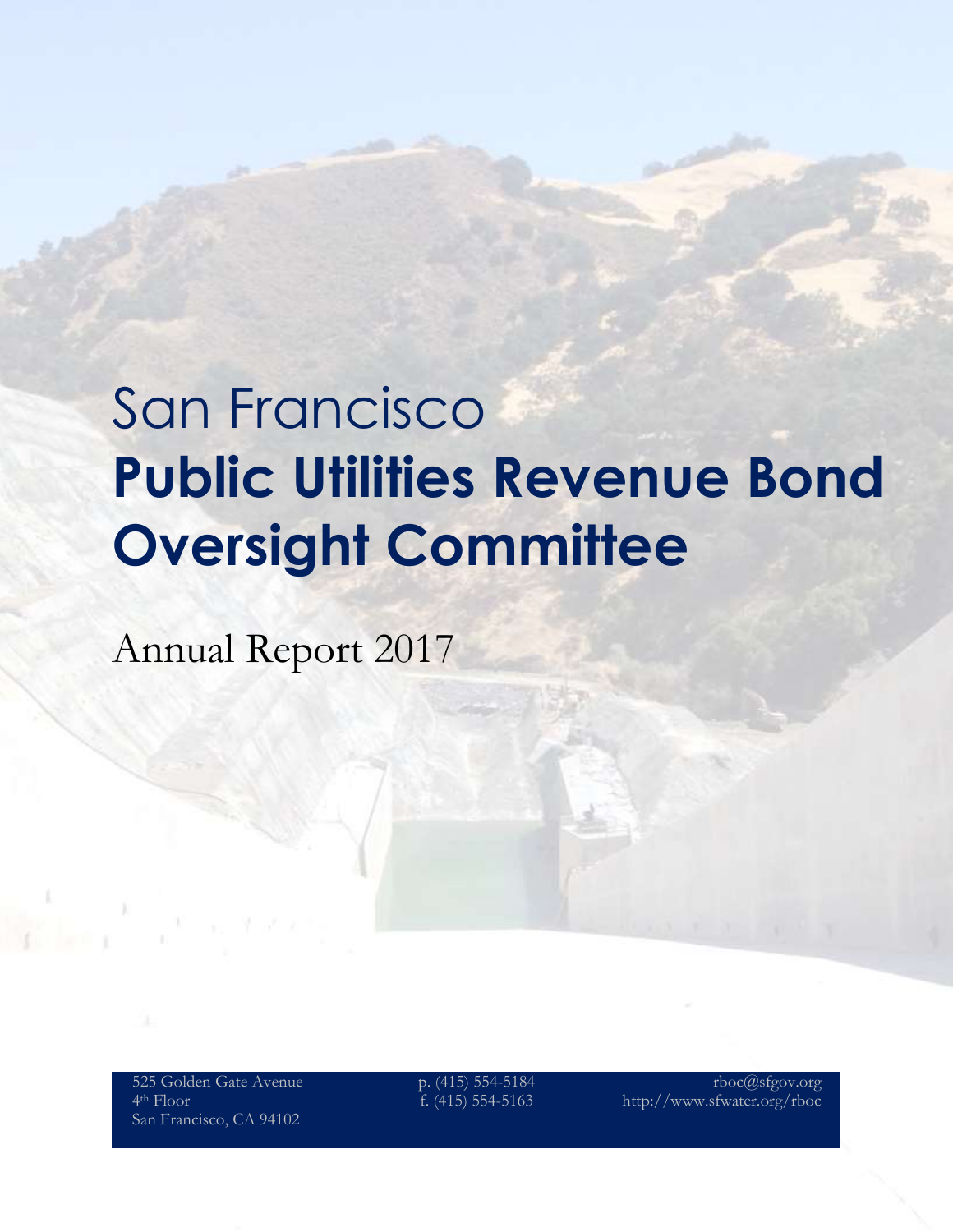In November 2003, the Public Utilities Revenue Bond Oversight Committee (RBOC) was formed after passage of Proposition P (November 2002), adding Sections 5A.30 through 5A.36 to the San Francisco Administrative Code.

The RBOC facilitates transparency and accountability in the expenditure of revenue bond proceeds. The public is invited and welcome to attend RBOC meetings and provide input.

Pursuant to Administrative Code, Section 5A.36, the RBOC is charged with providing independent oversight of the expenditure of public utility revenue bond proceeds for capital improvements. The committee helps ensure an uninterrupted supply of water, power, and wastewater treatment services to the City and County and San Francisco Public Utilities Commission (SFPUC) customers. Further, it helps ensure public dollars are spent in accordance with the authorizing bond resolutions and applicable laws.

After conducting an independent audit, and consulting with the City Attorney, the RBOC may determine that proceeds of a revenue bond program were not utilized for purposes authorized in accordance with the associated bond resolution or applicable law. It may be further determined that this surmounts to an illegal expenditure or waste of such revenue bonds. By majority vote, the RBOC may prohibit the issuance or sale of authorized revenue bonds that have yet to be issued or sold.

Any RBOC decision to prohibit the sale of authorized but unsold revenue bonds may be appealed to the Board of Supervisors. The SFPUC can provide evidence of corrective measures to the Board, and the Board may decide to overturn the decision by the RBOC, upon a two-thirds vote of all of its members. To date, the RBOC has not prevented any issuance of SFPUC revenue bonds.

The SFPUC continues to incur bonded indebtedness to finance capital improvements related to its two major enterprises, the Water and Sewer systems. Each of these enterprises have embarked on major system improvement programs, which are expected to be completed in 2021 and beyond, respectively. However, the provisions of Proposition P were set to expire on January 1, 2013, unless extended by an ordinance of the Board of Supervisors.

In 2012, the Board extended the sunset date to January 1, 2016, (see Ordinance No. 236-12, BOS File No. 120221). Accordingly, in 2015, the SFPUC submitted, and the Board of Supervisors approved, a resolution supporting the extension of the RBOC until January 1, 2019. On October 27, 2015, the Board of Supervisors approved Ordinance No. 189-15, BOS File No. 150913, extending the RBOC through January 1, 2019. In 2018, the RBOC intends to request another extension.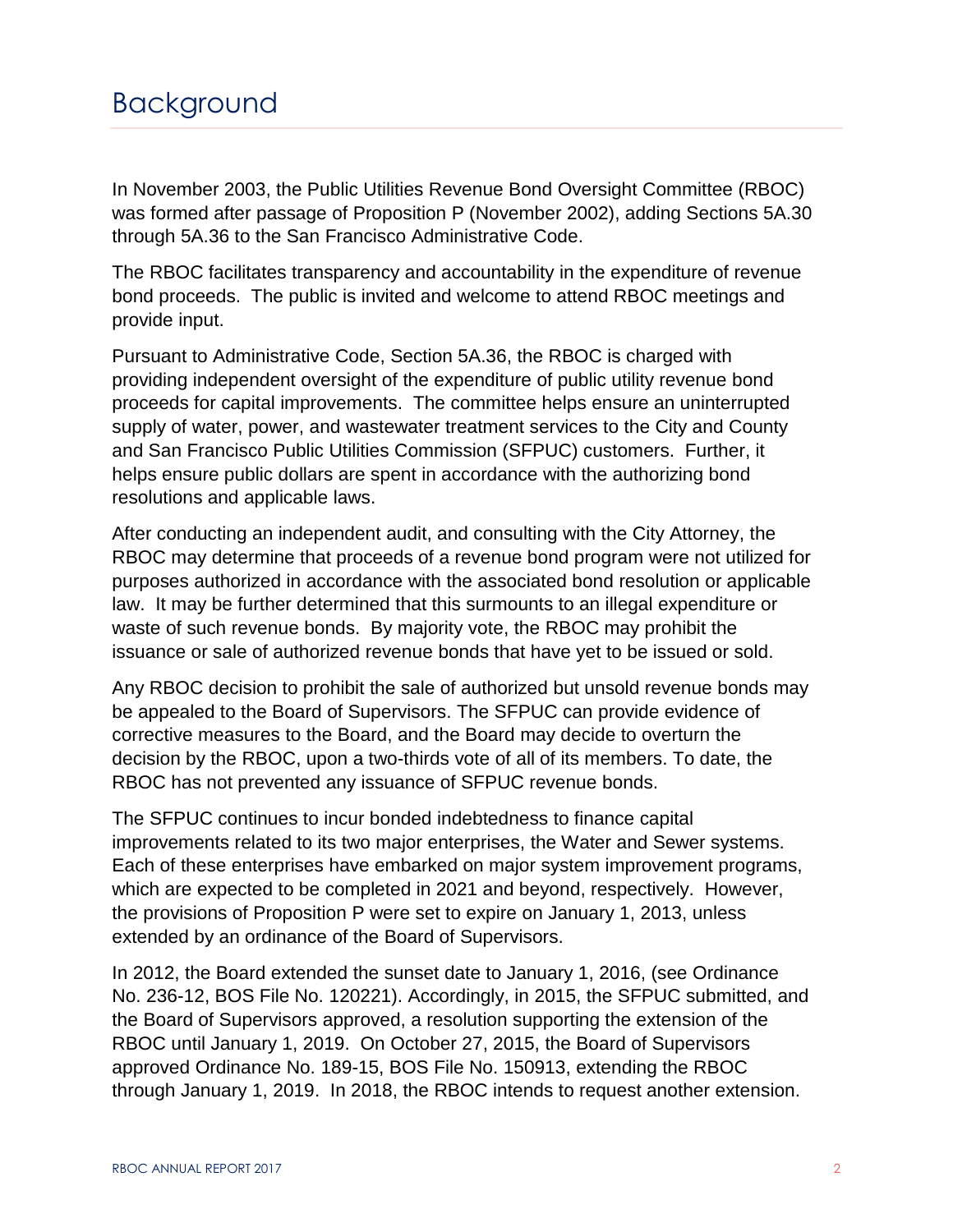# Mission Statement

The Revenue Bond Oversight Committee (RBOC) monitors the expenditure of revenue bond proceeds related to the repair, replacement, upgrade and expansion of the SFPUC's water, power and sewer infrastructure. The RBOC provides independent oversight to ensure transparency and accountability. The RBOC's goal is to ensure that SFPUC revenue bond proceeds are spent for their intended purposes in accordance with legislative authorization and other applicable laws.

# Future Activities

Activities and topics the RBOC expects to cover in 2018 include the following:

- Work with the SFPUC staff to increase transparency and certification of compliance with bond expenditure policies.
- Identify appropriate potential opportunities and initiate an audit, with the guidance of lessons learned from the WSIP, that will be the focus of RBOC's review effort in 2018.
- Determine a fund management policy to allocate financial resources efficiently towards oversight responsibilities.
- Monitor completion of the WSIP, including a focus on the Calaveras Dam Replacement Project.
- Review the SFPUC's work, both planned and completed, towards the SSIP.
- Ensure the continuity of oversight through member succession planning and work with the Board of Supervisors to extend the RBOC charter.
- Improve outreach to ensure greater public awareness and input related to the SFPUC's expenditure of revenue bond proceeds.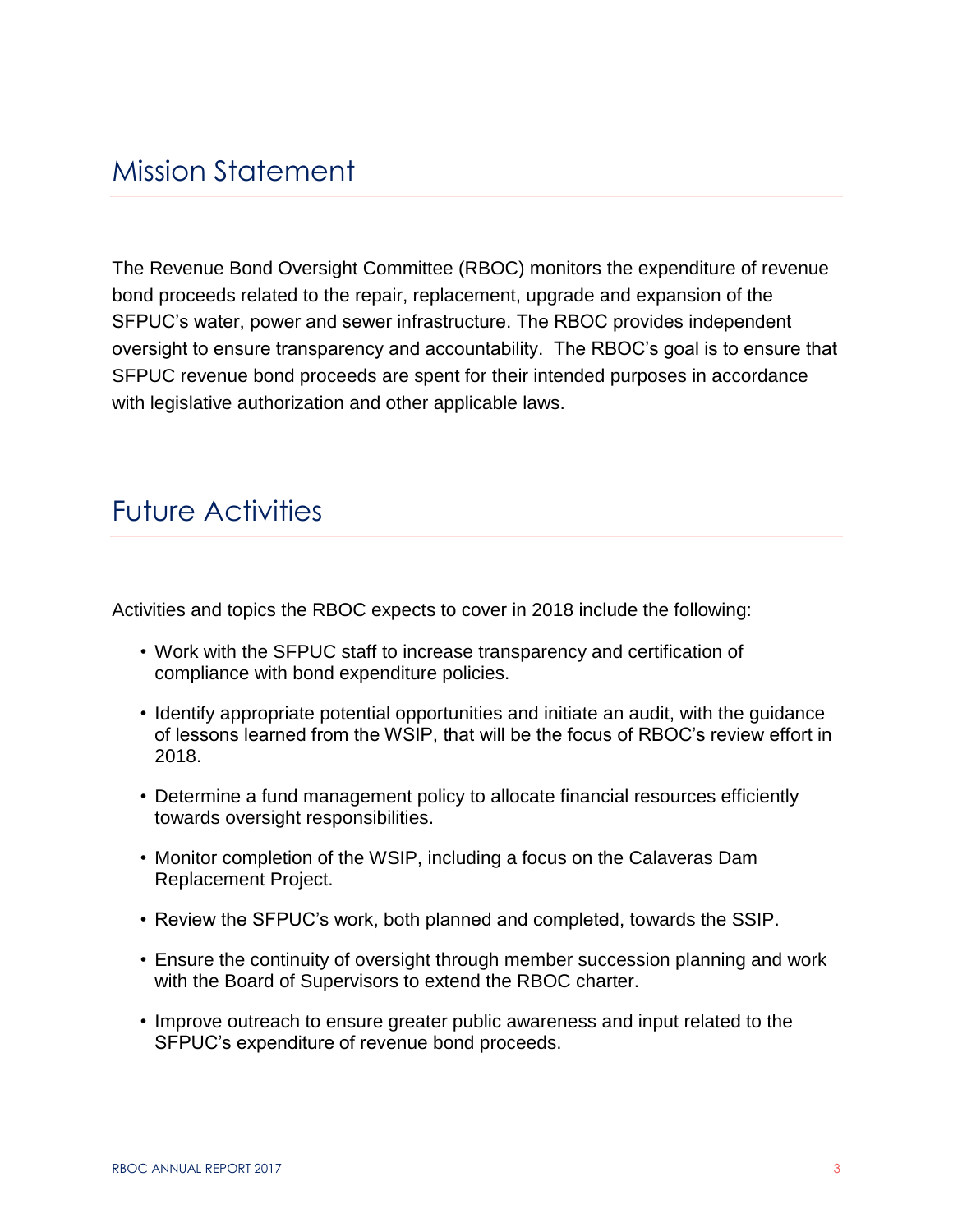During 2017, RBOC achievement highlights include the following:

- Hired a contractor to facilitate the RBOC's third annual strategic planning session, held on January 23, 2017. The committee reviewed the legislative history and mission of the RBOC, discussed strategic directions for the committee, and developed a work plan for the year. During 2017, the RBOC accomplished the work it set for itself, including to review succession planning, items that significantly change construction schedules, alternative project delivery methods versus conventional design-build, green infrastructure projects, and lessons learned from the Water System Improvement Project (WSIP) that can be applied to the Sewer System Improvement Program (SSIP). The RBOC also heard presentations on capital financial planning and rate design.
- Initiated an SFPUC annual bond expenditure certification process for bond compliance.
- Heard an SFPUC staff presentation regarding the SFPUC's Environmental Justice (EJ) policy, goals, and implementation.
- Reviewed progress of WSIP and SSIP with particular focus on the accuracy of budgeting and scheduling forecasts and continued attention to ensuring that lessons learned from the WSIP are applied during implementation of the SSIP.
- Toured WSIP project site of the Calaveras Dam Replacement Project to enable new RBOC members to gain firsthand knowledge of challenges and opportunities of the WSIP capital program. Members also toured the Alameda Creek Recapture and Fish Passage Project and Sunol Water Temple.
- Toured the San Francisco Southeast Treatment Plant owing to the RBOC's oversight responsibilities shifting focus in 2017 from primarily the WSIP to primarily the SSIP. As part of this tour, SFPUC staff provided RBOC with a presentation on the SSIP, green infrastructure, and flooding abatement.
- Heard presentations from SFPUC staff on bond ratings, green bonds and SFPUC bond sales, and changes to the SFPUC financial policies.
- Learned about credit and the rating process and its implications on bond interest rates in a presentation from an RBOC member who formerly worked for a bond rating agency.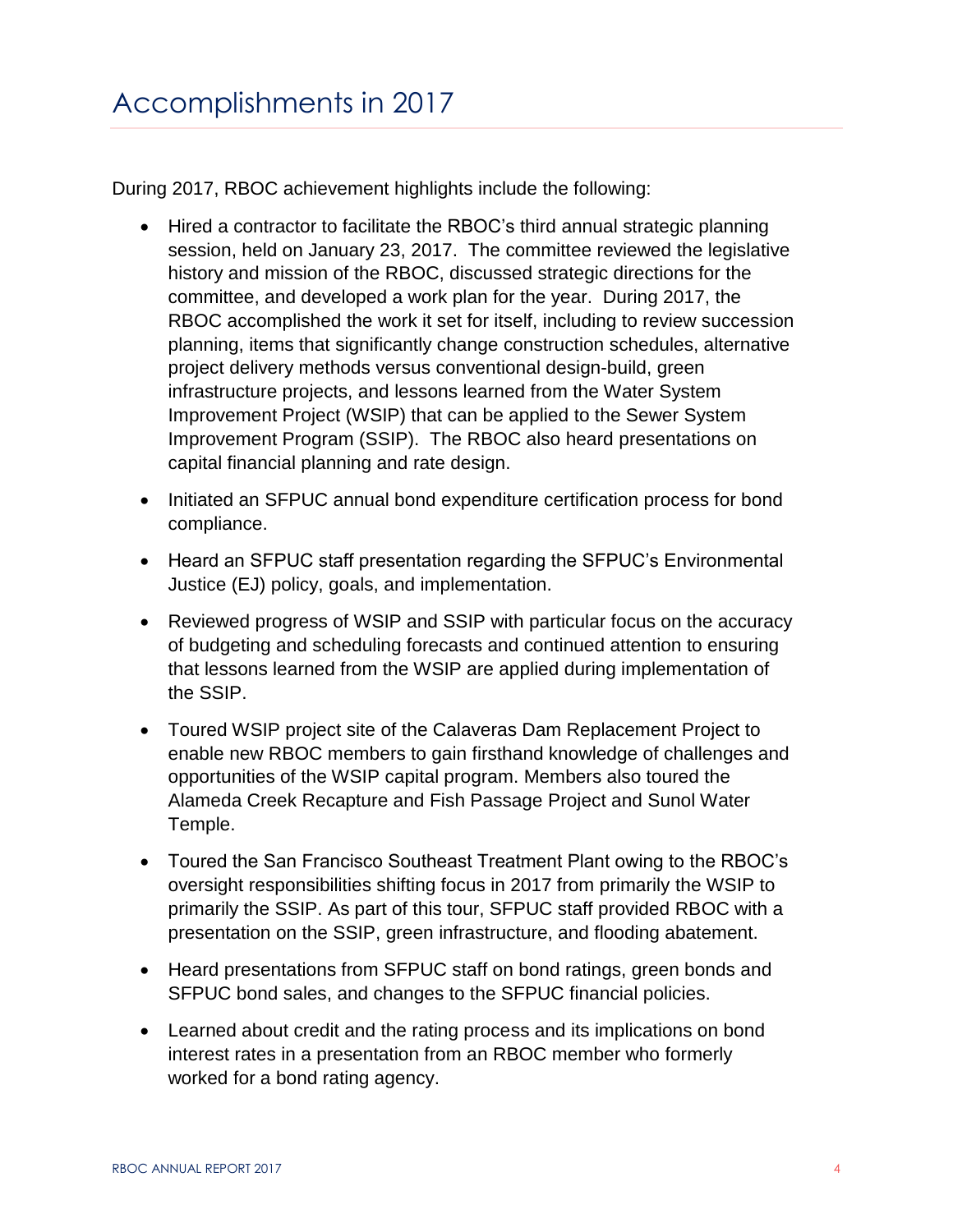- Heard from Controller's staff about the City's auditing services and the approved consultant pool for such services in order to plan for potential future RBOC audits; began developing a list of proposed topics for potential auditing.
- Received and provided feedback on a presentation from SFPUC staff regarding CleanPowerSF, an independent community choice aggregation program being implemented by the SFPUC. Staff also discussed the SFPUC's Power Enterprise's experience and potential for issuing revenue bonds to support electric generation and transmission projects.
- Reviewed RBOC succession planning, welcomed new RBOC members Travis George and Jennifer Millman, and held officer elections. RBOC is grateful for the service of Dari Barzel and Jadie Wasilco who left in 2017.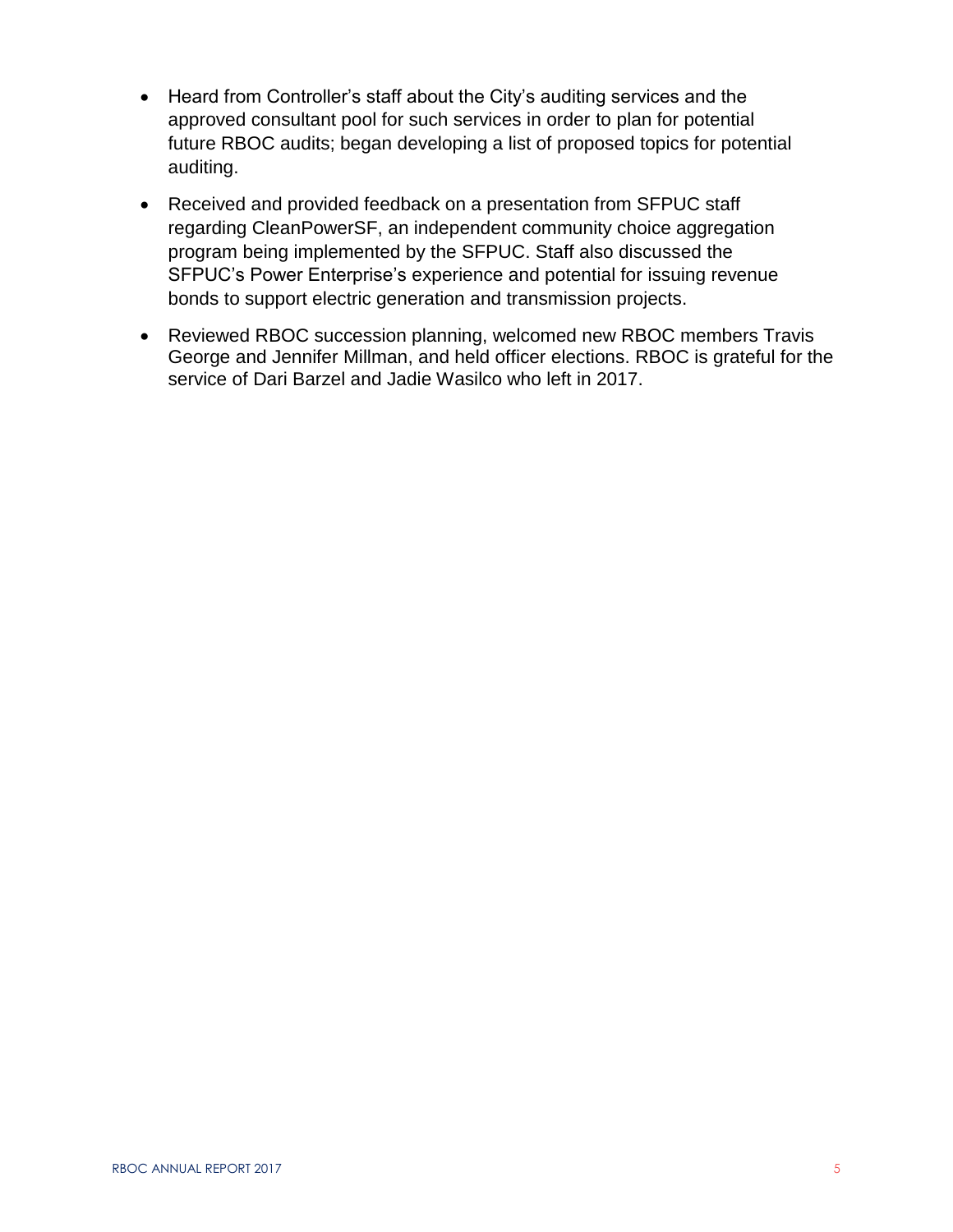### **Membership**

The RBOC is comprised of seven members:

- Two seats appointed by the Mayor
- Two seats appointed by the Board of Supervisors
- One seat appointed by the City Controller
- One seat appointed by the Bay Area Water User's Association (BAWUA), under the auspices of the Bay Area Water Supply and Conservation Agency (BAWSCA), and
- One seat occupied by the Budget and Legislative Analyst or his/her representative.

At a minimum, the members appointed by the Mayor and the Board shall, individually or collectively, have expertise, skills and experience in economics, the environment, construction, and project management.

The member appointed by the Controller shall have background and experience in auditing, accounting, and project finance.

Biographies of current RBOC members is included below. Please see Appendix 1 for information on past members who served during 2017.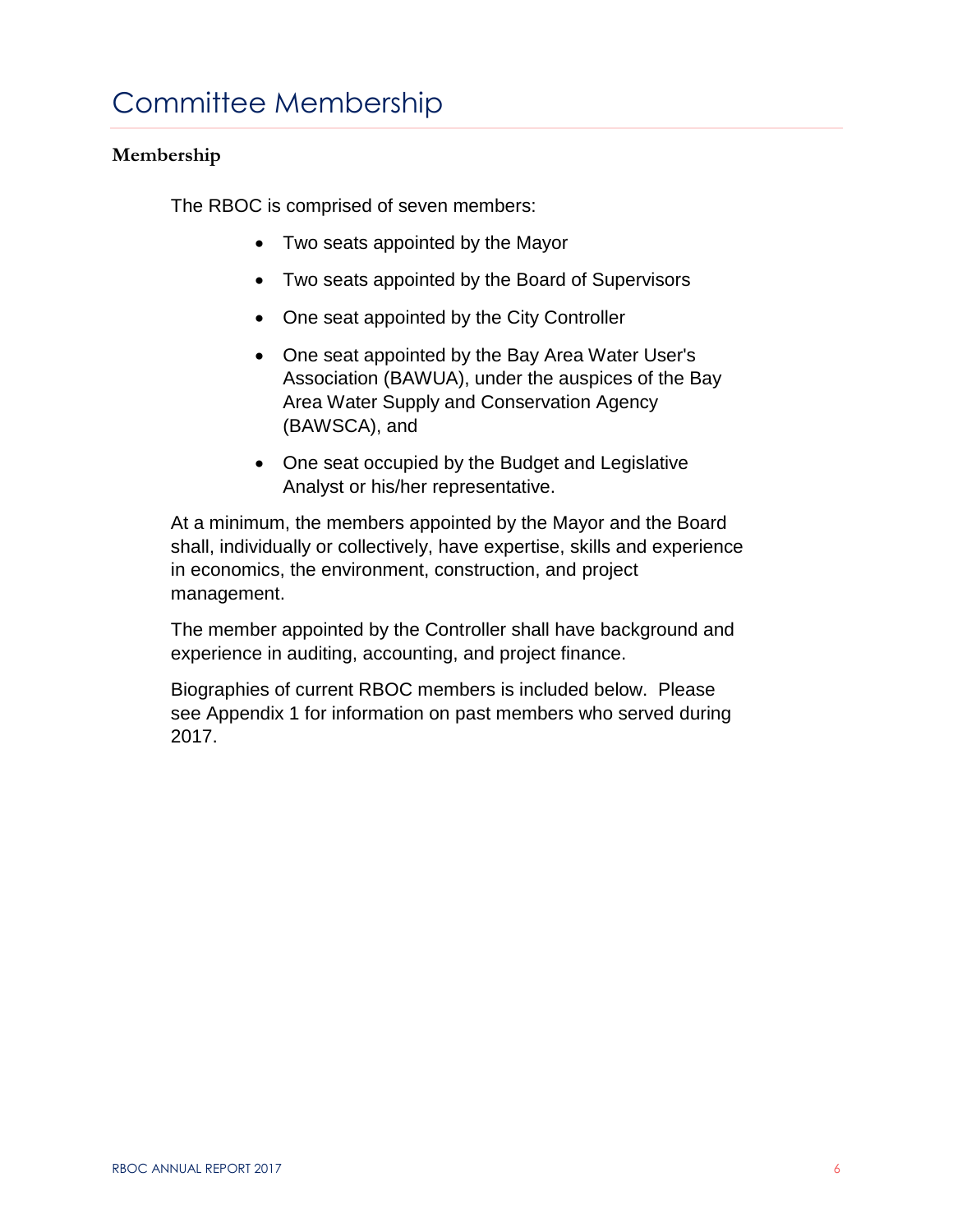### **Member Biographies**



**Kevin Cheng** Appointed by the Mayor

Former principal management consultant developing and executing strategy and operation work for major Fortune 500 corporations, with particular expertise in project management. Current managing partner of a San Francisco-based development company.

Holly Kaufman (Co-Chair) Appointed by the Mayor



CEO of a strategic advisory firm, designing and managing initiatives that integrate environmental and economic needs. Clients include the White House Council on Environmental Quality, Hewlett Packard, the California Wind Energy Association, the Union of Concerned Scientists and the Natural Resources Defense Council. Served in the Clinton administration as a United Nations climate change treaty negotiator representing the Departments of State and Defense. Speaks and publishes widely on climate change, green business, clean tech, sustainability and ecological protection issues. Vice-Chair of SF Board of Supervisors' Energy Efficiency Coordinating Committee.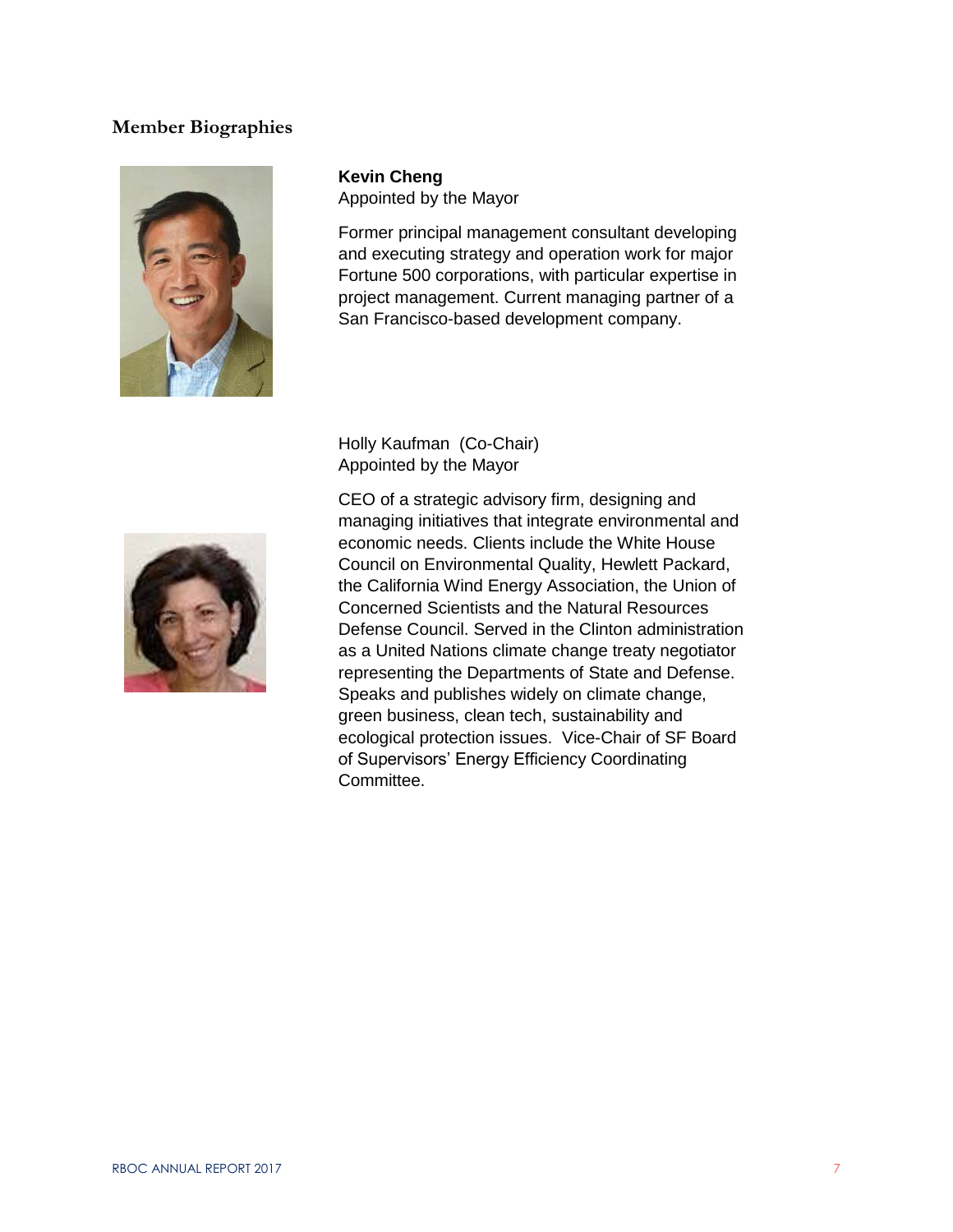### **Christina Tang**  Appointed by BAWSCA



Finance Manager for the Bay Area Water Supply and Conservation Agency (BAWSCA) representing its 26 members' collective interests in their relationship with the SFPUC on matters related to water supply, facility reliability, operations, water quality and wholesale water rates. Christina has over 14 years of experience in public finance, including direct experience in debt management. Christina received her Master of Science degree in Finance from the University of Houston, and her Master of Public Administration from the University of Illinois at Springfield. Christina is a certified Public Finance Officer designated by GFOA.



**Travis George (Vice-Chair)** Appointed by the Controller

Debt Administrator for the East Bay Municipal Utility District, Travis has a background in both utilities and municipal finance. Before his current role, Travis worked at Moody's Investors Service where he served five years as a credit rating analyst. During his time with Moody's he rated a wide range of municipal issuers including many water, wastewater and electric utilities. Travis also previously served as an analyst for both Con Edison in New York City and Bonneville Power Administration in Portland, OR. Travis holds a bachelor's degree in Economics from Portland State University and a master's degree in Public Administration and Policy from New York University.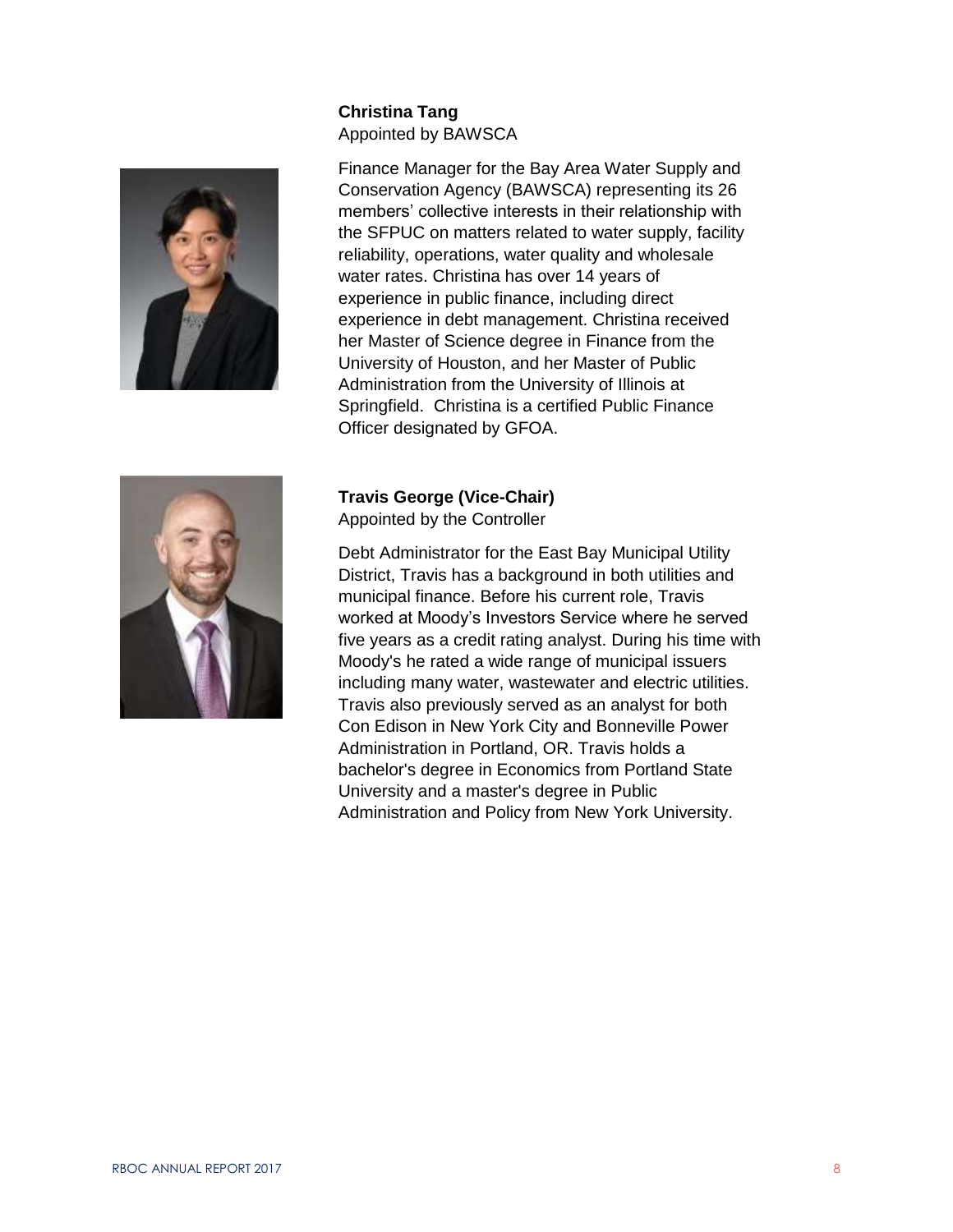

#### **Jennifer Millman**

Appointed by the Budget and Legislative Analyst's Office. As Senior Analyst for the San Francisco Board of Supervisors Budget & Legislative Analyst's Office, Jennifer conducts legislative and policy analysis, budget review, and performance audits. Jennifer previously worked for an environmental planning firm, where she managed the environmental review for a variety of development projects throughout California. Jennifer holds a B.S. in Environmental Economics & Policy from UC Berkeley, and an M.P.P. from the Goldman School of Public Policy at UC Berkeley.

### **Robert Leshner (Co-Chair)**

Appointed by Board of Supervisors

President of Compound Labs, a software laboratory focused on bridging blockchain technology and banking institutions.

Previously, Robert led the merchant division of Postmates, after founding two venture backed technology companies. Before that, Robert was a founding employee of HPM Partners, a financial advisor with \$8bn of assets under management, where he was a member of the Investment Committee and led interest rate and fixed income analysis. Prior, he managed risk, liquidity, and issuance planning for \$60bn of funding at Discover Bank. Robert holds a B.A. in Economics from the University of Pennsylvania, and is a Chartered Financial Analyst.

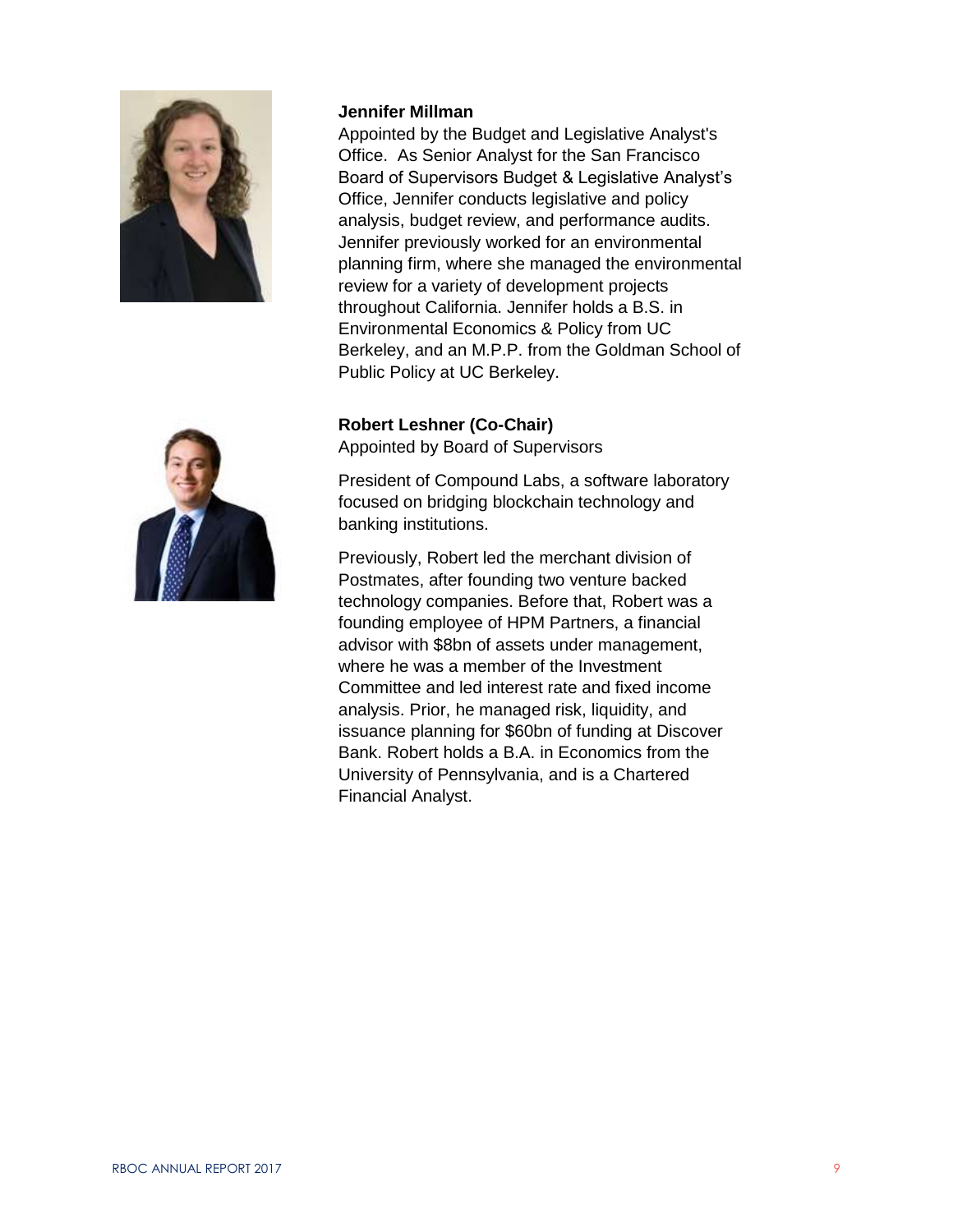

**Tim Cronin**  Appointed by Board of Supervisors

Tim Cronin is an attorney in the San Francisco office of Wilson Sonsini Goodrich & Rosati, where he advises clients on issues relating to the development, financing, and regulation of energy and infrastructure projects, with a focus on community solar and community choice aggregation.

Tim holds a bachelor's degree in Law & Society from American University and a law degree from U.C. Berkeley. Before attending law school, Tim worked at the American Council On Renewable Energy (ACORE) in Washington, DC, where he promoted international partnerships among government actors, renewable energy companies, and financiers as the organization's manager of international programs.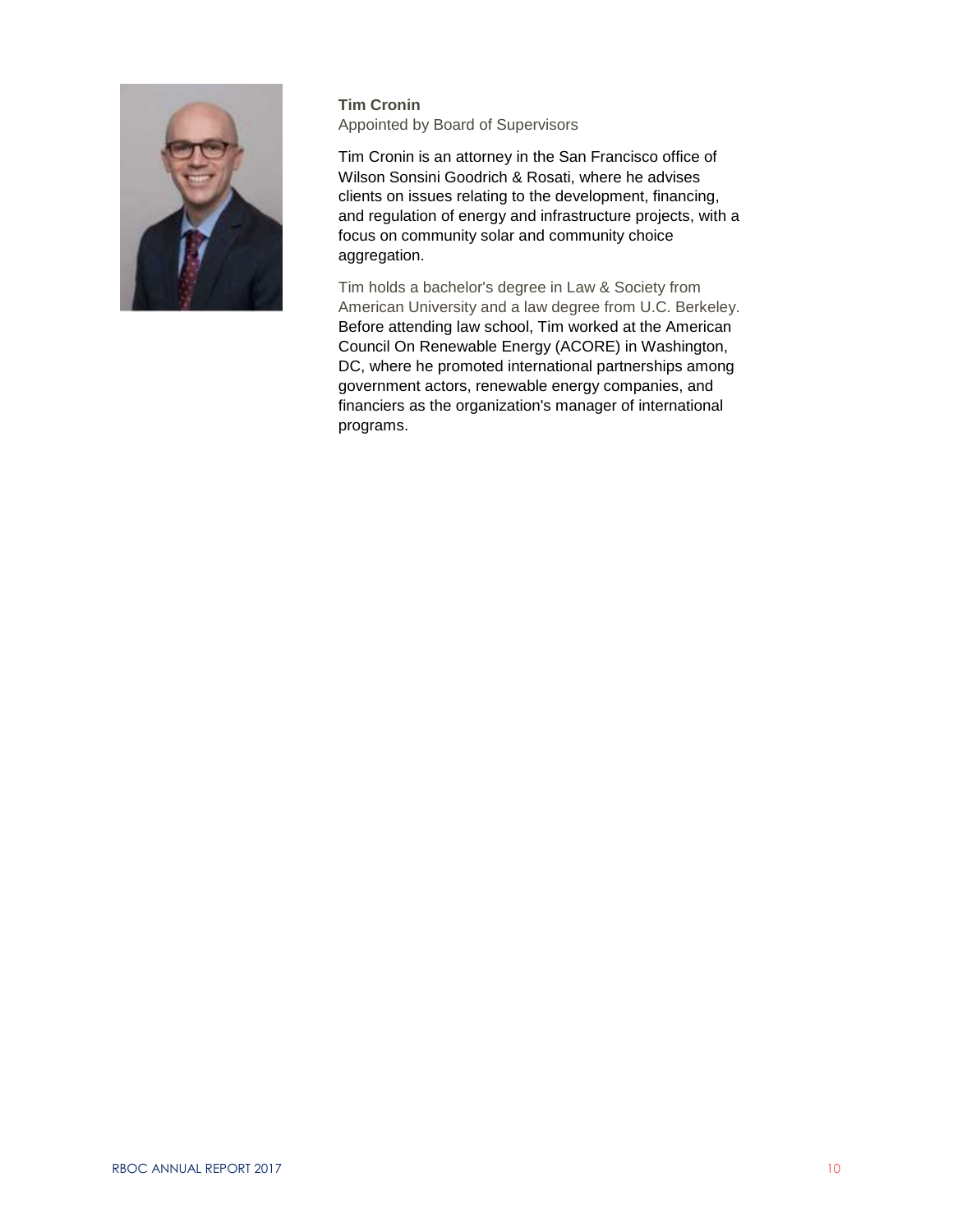# 2017 Meeting Schedule

The RBOC held 12 meetings in 2017. Please see Appendix 2 for a summary of agenda topics.

Full agendas and minutes for each meeting are available at:

<http://www.sfwater.org/rboc>

## 2017 Account Summary

Pursuant to Proposition P, the RBOC receives 1/20<sup>th</sup> of 1% of gross revenue bond proceeds to fund the cost of retaining the services of "outside auditors, inspectors and necessary experts" to perform independent reviews.

As of December 31, 2017, RBOC had an account balance of \$1,701,816 with actual expenditures to-date (including encumbrances) of \$1,083,783. A complete accounting of RBOC funds can be found in Appendix 3.

### Bond Expenditure Certification

As part of its mission, the RBOC asks staff to affirm that all bond proceeds are spent "appropriately and according to authorization and applicable laws."

Please see Appendix 4 for the "Bond Expenditure Certification" and Appendix 5 for the 2017 "Debt Overview."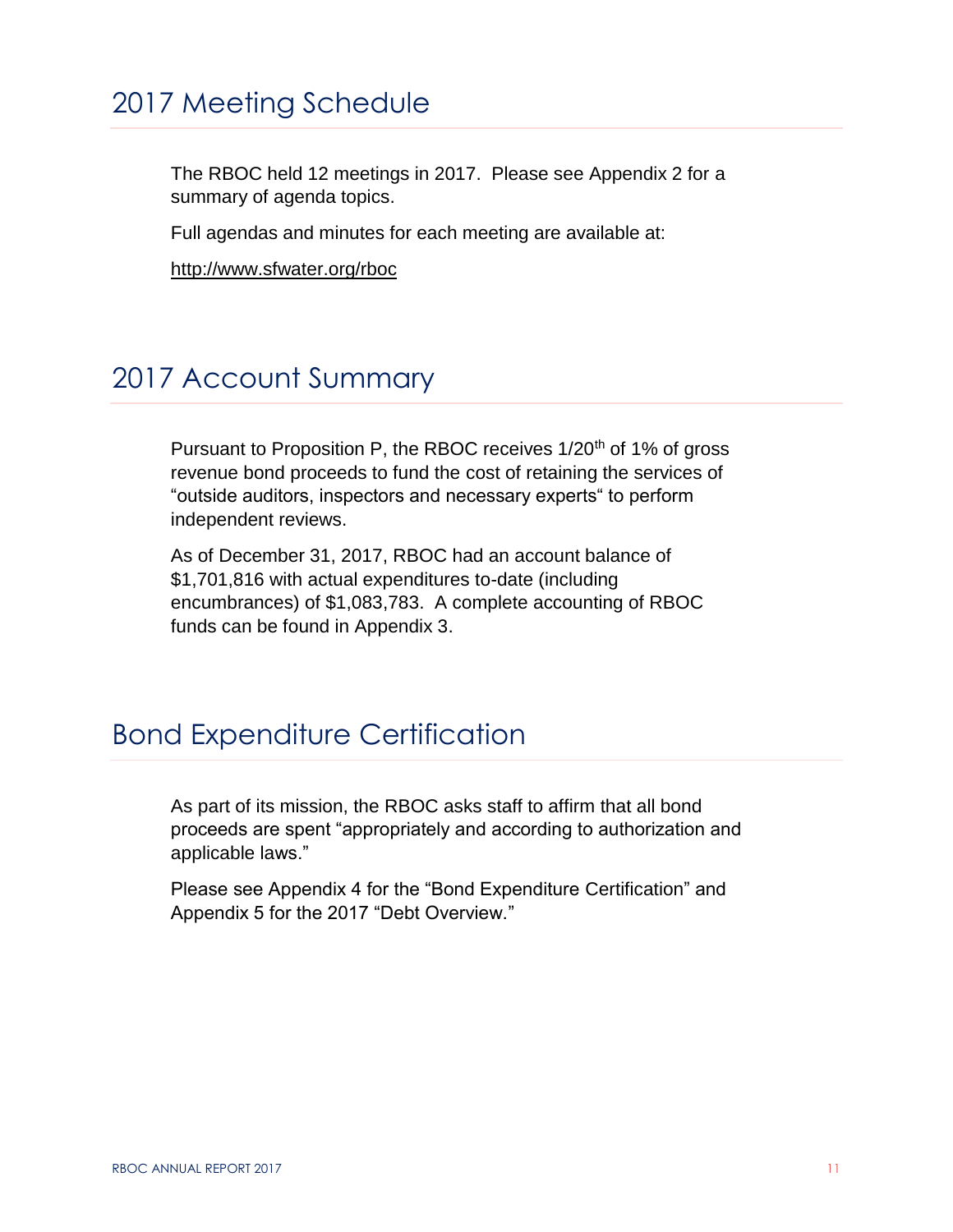Regularly scheduled meetings of the RBOC meet monthly on the following dates at 9:00 A.M. at the SFPUC Building located at 525 Golden Gate Avenue, in San Francisco, unless otherwise specified.

Meeting agendas of the RBOC will be posted on [http://www.sfwater.org](http://www.sfwater.org/) and at the SF Main Library, 5th Floor.

The public is invited to attend RBOC meetings and provide input.

- $\bullet$  February 26, 2018
- March 19, 2018
- April 23, 2018
- May 21, 2018
- June 25, 2018
- July 16, 2018
- August 20, 2018
- September 17, 2018
- October 15, 2018
- November 26, 2018
- December 17, 2018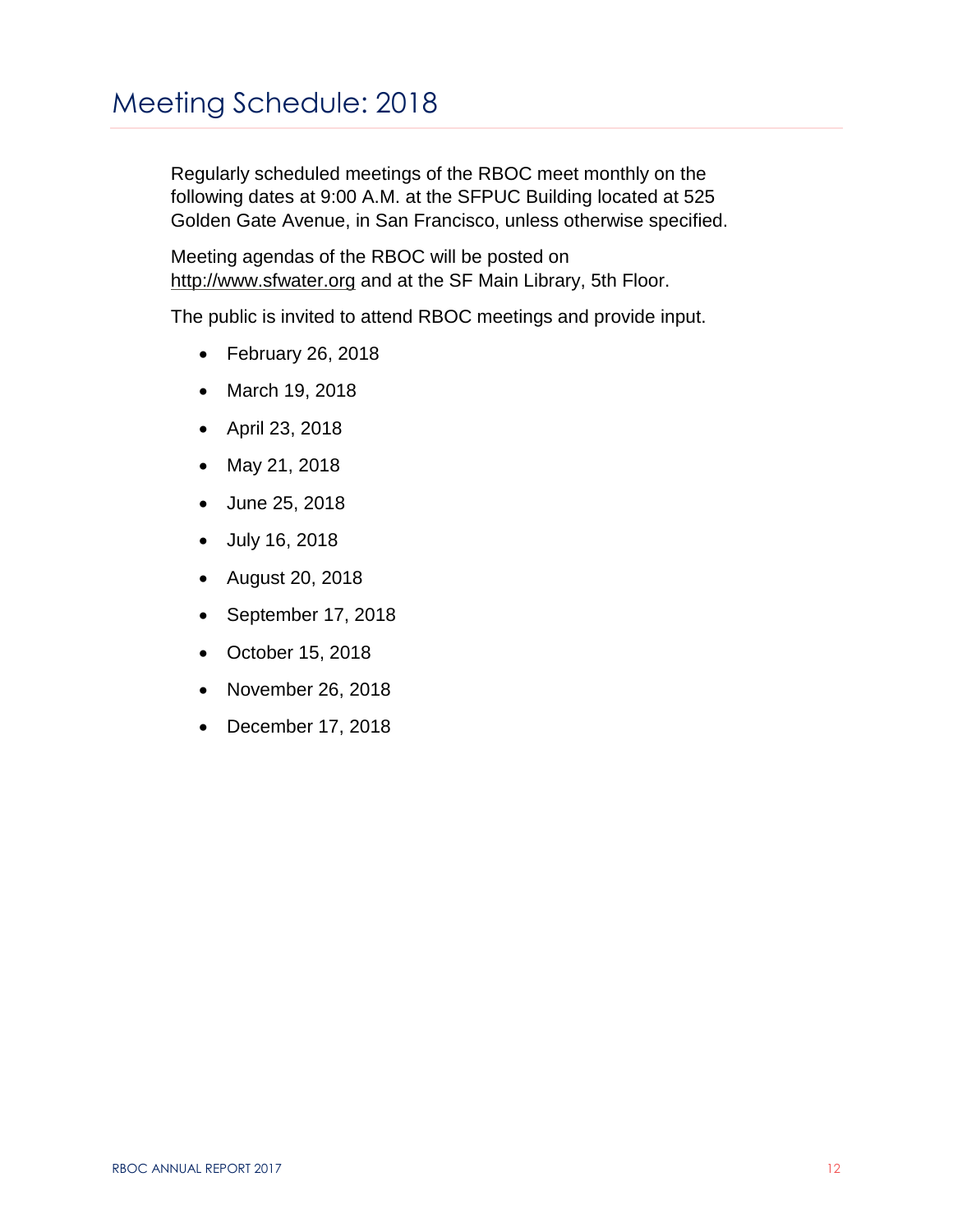## Acknowledgements

The RBOC would like to express its appreciation to the SFPUC staff and others for facilitating the tasks of the committee. Specifically, the committee would like to acknowledge the following staff:

Public Utilities Commission - General Manager Harlan Kelly, Deputy CFO Charles Perl, WSIP Director Dan Wade, SSIP Director Karen Kubick, Sheena Johnson, Martin Dorward, Steven Ritchie, Richard Morales, Mike Brown, Maria Le, Betsy Lauppe Rhodes, Eric Gee, Frank McParland, Yolanda Manzone, Lenore Koutney, Amy Javelose-Rio, Erin Franks, and Simone Hudson.

City Attorney's Office - Deputy City Attorney Mark Blake.

Controller's Office - Audit Director Tonia Lediju, Nicole Kelly, and Melissa Ng.

From the Board of Supervisors, the RBOC wishes to thank Derek K. Evans, Assistant Clerk, who completed his work with the committee, and Victor Young, Assistant Clerk, for their technical and administrative support.

Additionally, the committee would like to thank Carmen Clark, strategic planning consultant.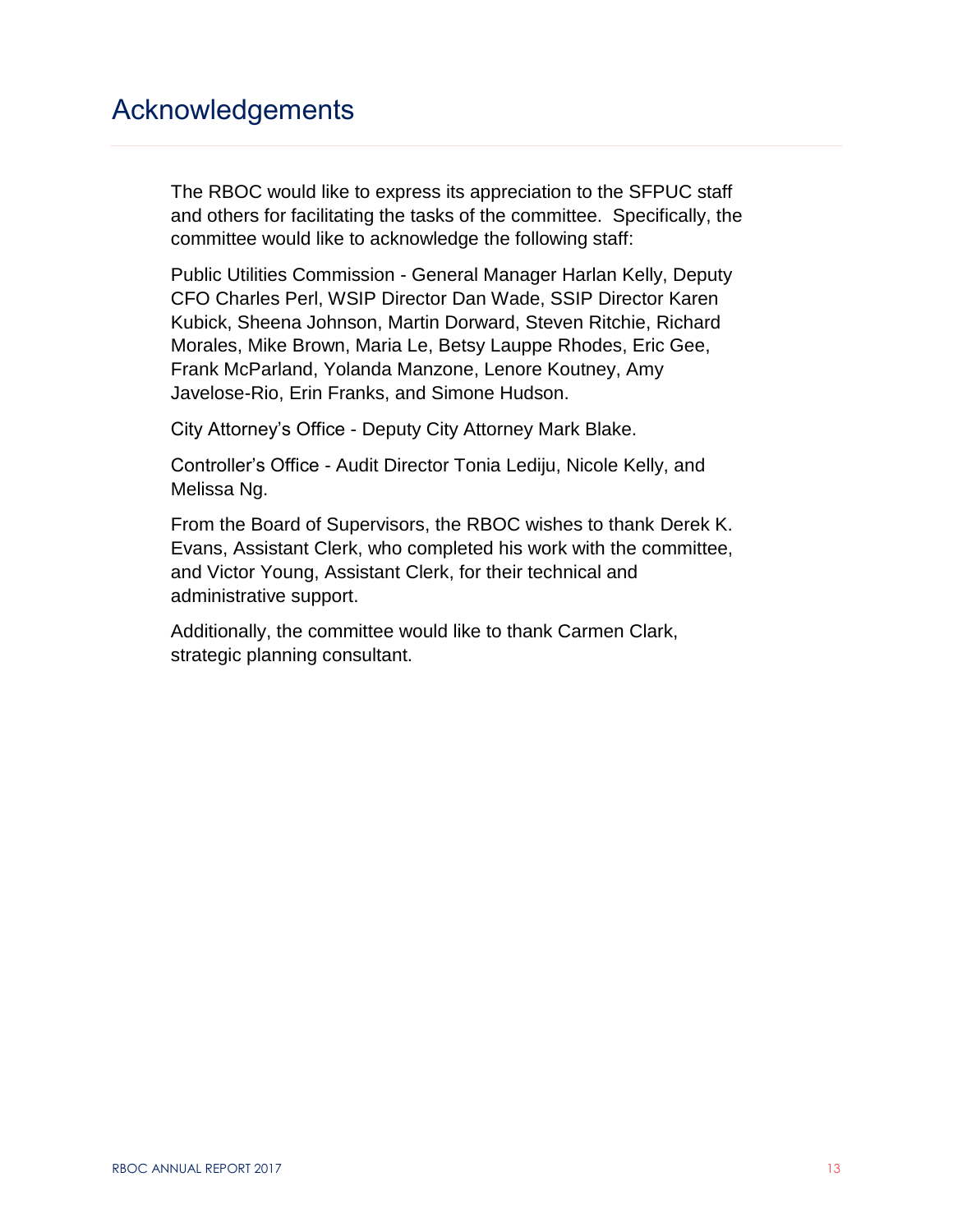# Appendix 1. RBOC Members 2017

| <b>Member</b>                      | <b>Appointment and Terms</b>                                                                                     | Qualifications                                                                                                                                                                                                                                                                                                                                                                                                                                                                                                                                                                                                                                                                                                                          |
|------------------------------------|------------------------------------------------------------------------------------------------------------------|-----------------------------------------------------------------------------------------------------------------------------------------------------------------------------------------------------------------------------------------------------------------------------------------------------------------------------------------------------------------------------------------------------------------------------------------------------------------------------------------------------------------------------------------------------------------------------------------------------------------------------------------------------------------------------------------------------------------------------------------|
| <b>Kevin Cheng</b>                 | Mayor Appointee Appointed on<br>5/19/10 Term expired on<br>11/12/13<br>(Hold Over Status)                        | Former management consultant developing and<br>executing strategy and operation work for major<br>Fortune 500 corporations, with particular expertise<br>in project management. Current managing partner<br>of San Francisco based development company.                                                                                                                                                                                                                                                                                                                                                                                                                                                                                 |
| <b>Holly Kaufman</b><br>Co-Chair   | <b>Mayor Appointee</b><br>Appointed on<br>2/15/12 Term<br>expired on 11/12/15<br>(Hold Over Status)              | CEO of a strategic advisory firm that designs and<br>manages initiatives that integrate environmental<br>and economic needs. Clients include the White<br>House Council on Environmental Quality, Hewlett<br>Packard, the California Wind Energy Association,<br>the Union of Concerned Scientists and the Natural<br>Resources Defense Council. Served in the Clinton<br>Administration as a United Nations climate change<br>treaty negotiator representing the Departments of<br>State and Defense. Speaks and publishes widely<br>on climate change, green business, clean tech,<br>sustainability, and ecological protection issues.<br>Vice-Chair of SF Board of Supervisors' Energy<br><b>Efficiency Coordinating Committee.</b> |
| <b>Christina Tang</b>              | <b>Bay Area Water Users</b><br><b>Association Appointee</b><br>Appointed on 7/1/2014 Term<br>expires on 7/1/2018 | Finance Manager for the Bay Area Water Supply<br>and Conservation Agency (BAWSCA) representing<br>its 26 members' collective interests in their<br>relationship with the SFPUC on matters related to<br>water supply, facility reliability, operations, water<br>quality and wholesale water rates. Christina has<br>almost fourteen years of experience in financial<br>operations with City and County governments and<br>special district governmental entities, including debt<br>issuance and debt management. Christina received<br>her Master of Science degree in Finance from the<br>University of Houston, and her Master of Public<br>Administration from the University of Illinois at<br>Springfield.                      |
| <b>Travis George</b><br>Vice-Chair | <b>Controller Appointee</b><br>Appointed on 1/20/2017<br>Term expires on 11/12/2019                              | Debt Administrator for the East Bay Municipal Utility<br>District, Travis has a background in both utilities<br>and municipal finance. Before his current role,<br>Travis worked at Moody's Investors Service where<br>he served five years as a credit rating analyst.<br>During his time with Moody's he rated a wide range<br>of municipal issuers including many water,<br>wastewater and electric utilities. Travis also<br>previously served as an analyst for both Con                                                                                                                                                                                                                                                           |
|                                    |                                                                                                                  | Edison in New York City and Bonneville Power<br>Administration in Portland, OR. Travis holds a<br>bachelor's degree in Economics from Portland<br>State University and a master's degree in Public<br>Administration and Policy from New York<br>University.                                                                                                                                                                                                                                                                                                                                                                                                                                                                            |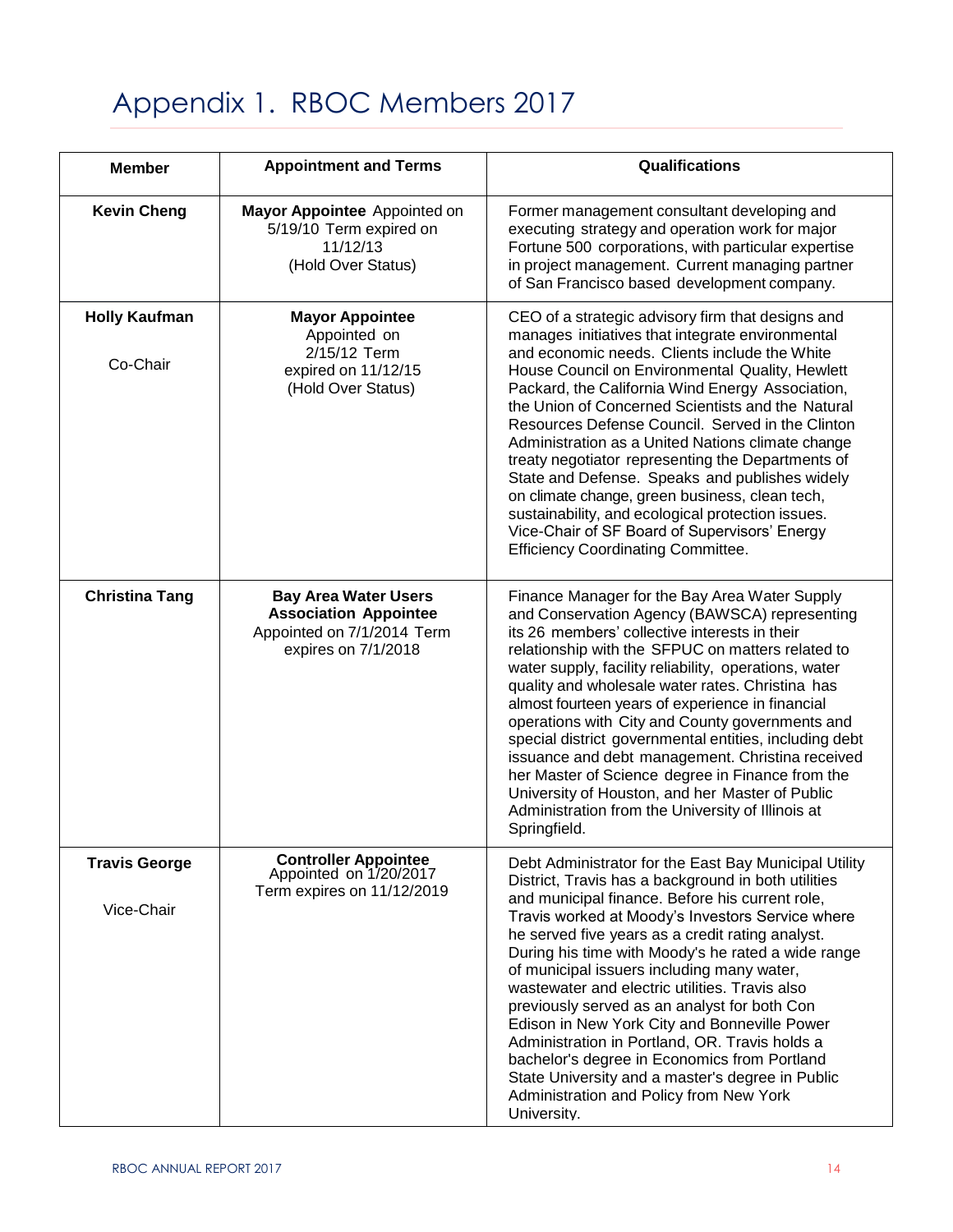| <b>Jadie Wasilco</b><br>(previous member)                | <b>Budget Analyst</b><br><b>Appointee</b><br>Appointed on 8/24/2016<br>Resigned on March 27, 2017   | Jadie Wasilco is a Senior Analyst at Harvey M.<br>Rose Associates, LLC, which serves as the San<br>Francisco Board of Supervisors' Budget &<br>Legislative Analyst. Ms. Wasilco has experience in<br>budget, legislative and policy analysis, as well as<br>performance and management auditing. Ms.<br>Wasilco previously held positions in the public,<br>private and non-profit sectors in real estate<br>consulting, environmental planning and<br>government relations. Ms. Wasilco holds a<br>Bachelor of Arts from UC Berkeley, and a Masters'<br>in Urban and Regional Planning from UCLA's<br>Luskin School of Public Affairs. |
|----------------------------------------------------------|-----------------------------------------------------------------------------------------------------|-----------------------------------------------------------------------------------------------------------------------------------------------------------------------------------------------------------------------------------------------------------------------------------------------------------------------------------------------------------------------------------------------------------------------------------------------------------------------------------------------------------------------------------------------------------------------------------------------------------------------------------------|
| <b>Jennifer Millman</b><br>(succeeding Jadie<br>Wasilco) | <b>Budget Analyst</b><br><b>Appointee</b><br>Appointed on March 28, 2017                            | Jennifer Millman is a Senior Analyst for the San<br>Francisco Board of Supervisors Budget &<br>Legislative Analyst's Office, Jennifer conducts<br>legislative and policy analysis, budget review, and<br>performance audits. Jennifer previously worked for<br>an environmental planning firm, where she<br>managed the environmental review for a variety of<br>development projects throughout California.<br>Jennifer holds a B.S. in Environmental Economics<br>& Policy from UC Berkeley, and an M.P.P. from the<br>Goldman School of Public Policy at UC Berkeley.                                                                |
| <b>Robert Leshner</b><br>Co-Chair                        | <b>Board of Supervisors</b><br>Appointee<br>Appointed on<br>11/3/2016<br>Term expires on 11/12/2019 | Robert Leshner leads the merchant division of<br>Postmates, a technology and logistics company,<br>after founding two venture backed technology<br>companies. Before that, Robert was a founding<br>employee of HPM Partners, a financial advisor<br>with \$8bn of assets under management, where he<br>was a member of the Investment Committee and<br>led interest rate and fixed income analysis. Prior,<br>he managed risk, liquidity, and issuance planning<br>for \$60bn of funding at Discover Bank. Robert<br>holds a B.A. in Economics from the University of<br>Pennsylvania, and is a Chartered Financial<br>Analyst.        |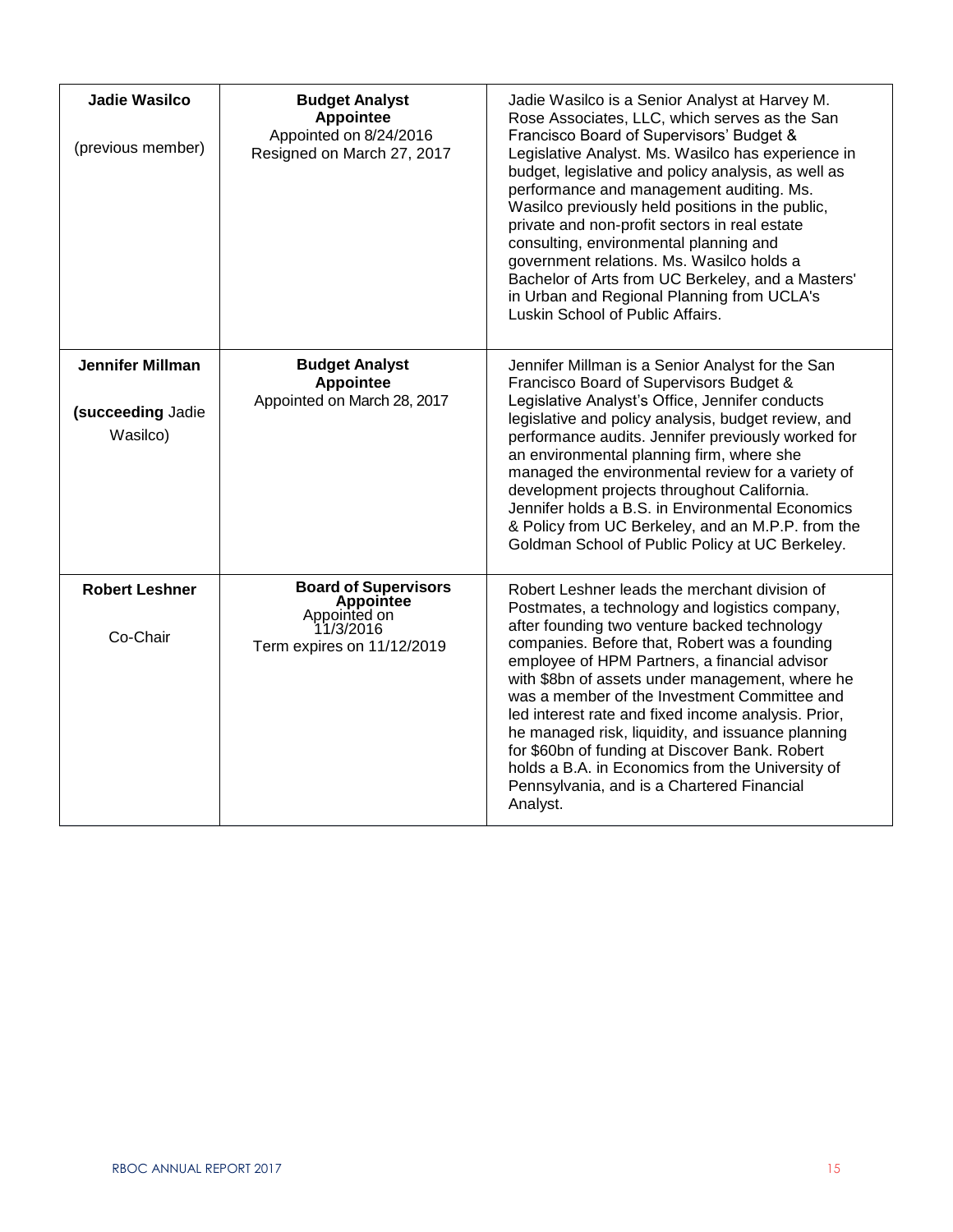| <b>Tim Cronin</b> | <b>Board of Supervisors</b><br>Appointee<br>Appointed on 12/3/2016<br>Term expires on 11/12/2020 | Tim Cronin is an attorney in the San Francisco<br>office of Wilson Sonsini Goodrich & Rosati, where<br>he advises clients on issues relating to the<br>financing, development, and regulation of energy<br>and infrastructure projects. Tim has represented<br>developers and investors in financings involving<br>large distributed and utility-scale renewable<br>energy project portfolios. In addition, he provides<br>counsel to energy and infrastructure companies<br>with respect to customer agreements and federal,<br>state, and local regulations as such companies<br>seek to enter new markets and offer new<br>distributed energy services to residential and<br>commercial customers. Before attending law<br>school at U.C. Berkeley, Tim worked at the<br>American Council On Renewable Energy<br>(ACORE) in Washington, DC, where he promoted<br>international partnerships among government<br>actors, renewable energy companies, and<br>financiers as the organization's manager of<br>international programs. |
|-------------------|--------------------------------------------------------------------------------------------------|--------------------------------------------------------------------------------------------------------------------------------------------------------------------------------------------------------------------------------------------------------------------------------------------------------------------------------------------------------------------------------------------------------------------------------------------------------------------------------------------------------------------------------------------------------------------------------------------------------------------------------------------------------------------------------------------------------------------------------------------------------------------------------------------------------------------------------------------------------------------------------------------------------------------------------------------------------------------------------------------------------------------------------------|
|-------------------|--------------------------------------------------------------------------------------------------|--------------------------------------------------------------------------------------------------------------------------------------------------------------------------------------------------------------------------------------------------------------------------------------------------------------------------------------------------------------------------------------------------------------------------------------------------------------------------------------------------------------------------------------------------------------------------------------------------------------------------------------------------------------------------------------------------------------------------------------------------------------------------------------------------------------------------------------------------------------------------------------------------------------------------------------------------------------------------------------------------------------------------------------|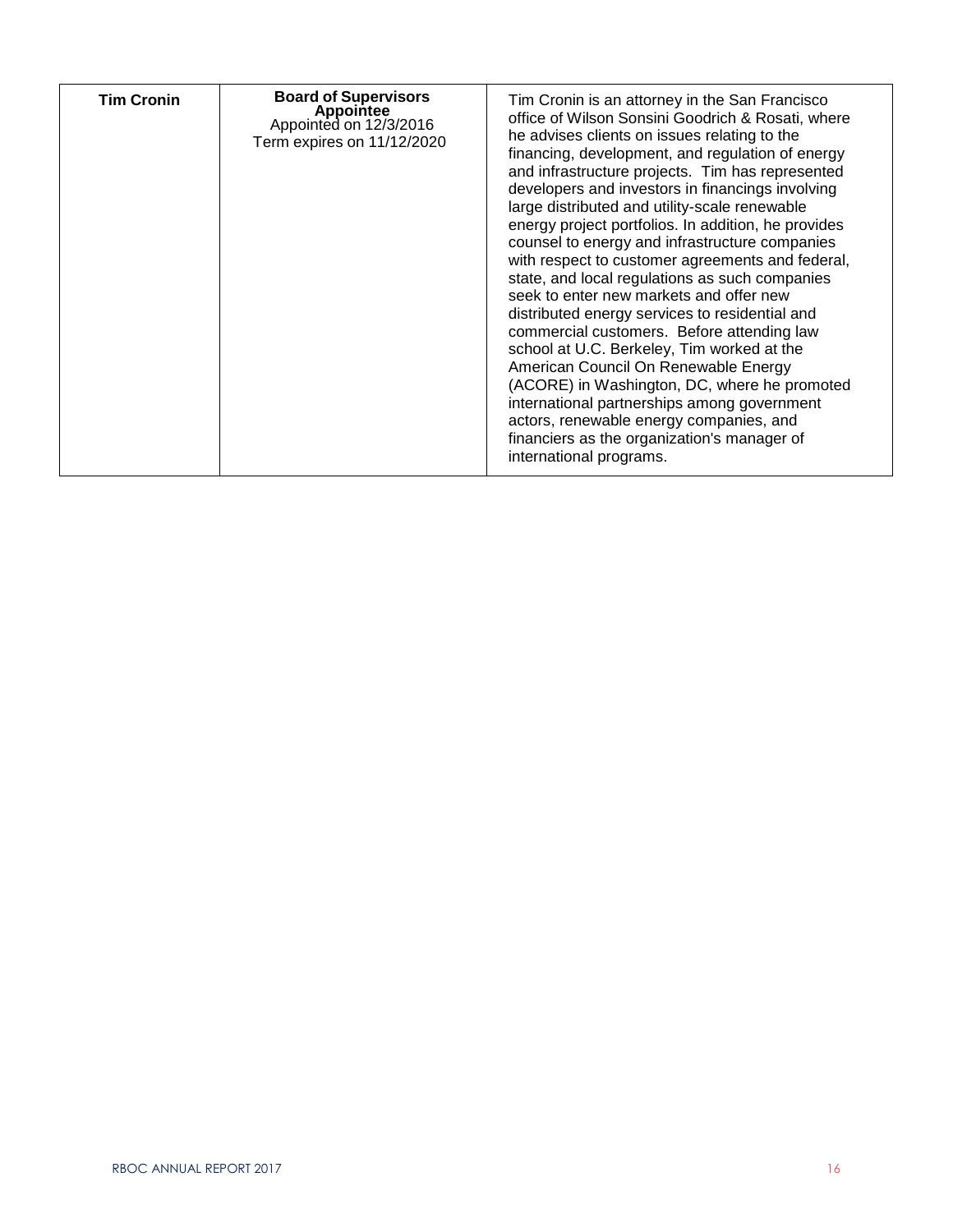# Appendix 2: 2017 Meeting Summary

The RBOC held 12 meetings in 2017. Listed below is a summary of agenda topics. Full agendas and minutes for each meeting are available at: http://www.sfwater.org/rboc

January 23, 201*7* 

1. Strategic Planning Meeting

February 13, 201*7* 

- 1. Strategic planning meeting follow up and 2017 work plan
- 2. Mountain Tunnel project overview
- 3. Environmental Justice discussion
- 4. Water bond sales results
- 5. Fund balance reserves policy changes

March 6, 2017

- 1. Sewer System Improvement Project (SSIP) update and alternative project delivery discussion
- 2. Capital financing policy discussion
- 3. Debt service coverage policy discussion
- 4. Environmental Justice update and next steps

### April 10, 2017

- 1. Assurance of bond expenditure certification and 1<sup>st</sup> quarter financial reports
- 2. Generic rating process discussion
- 3. Election of officers

### May 8, 201*7*

- 1. Water System Improvement Project (WSIP) update
- 2. Ratemaking presentation
- 3. Avoiding cost overruns and options for consultant audits
- 4. Review of RBOC account budget

### June 12, 2017

- 1. SSIP update
- 2. Debt management policy and planning, including green bonds
- 3. Environmental Justice presentation
- 4. Review RBOC account and budget
- 5. Preview of bond expenditure certification
- 6. Site visit planning

### July 24, 2017

- 1. WSIP update
- 2. Mountain Tunnel update
- 3. City Services Staff Report: Consultant Pool presentation
- 4. Draft Certification for bond expenditures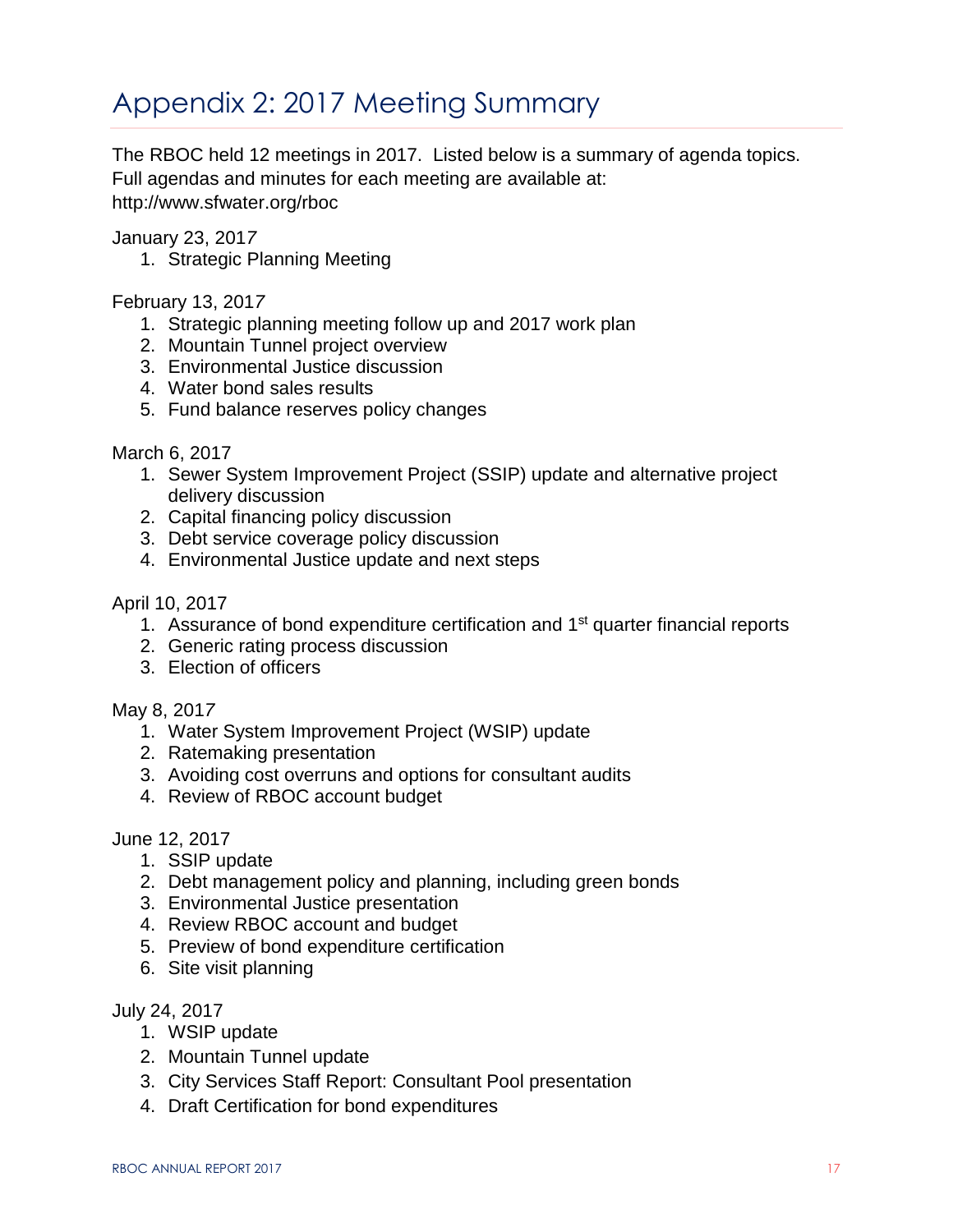August 7, 2017

1. Off-site Visit of WSIP: Calaveras Dam Replacement Project

September 18, 2017

- 1. SSIP update
- 2. Avoiding cost overruns

### October 16, 2017

- 1. SSIP update
- 2. Succession planning
- 3. Reviewed Environmental Justice subcommittee work
- 4. Reviewed consultant pool work
- 5. Scheduled strategic planning meeting

November 6, 2017

- 1. SSIP update
- 2. Green infrastructure and flooding update
- 3. Site visit to the Southeast Wastewater Treatment Plant

December 11, 2017

- 1. Clean Power SF financing update
- 2. Bond spending and bond expenditure certification process update
- 3. Natural resources accounting and valuation update
- 4. Development of strategic planning oversight agenda for January 2018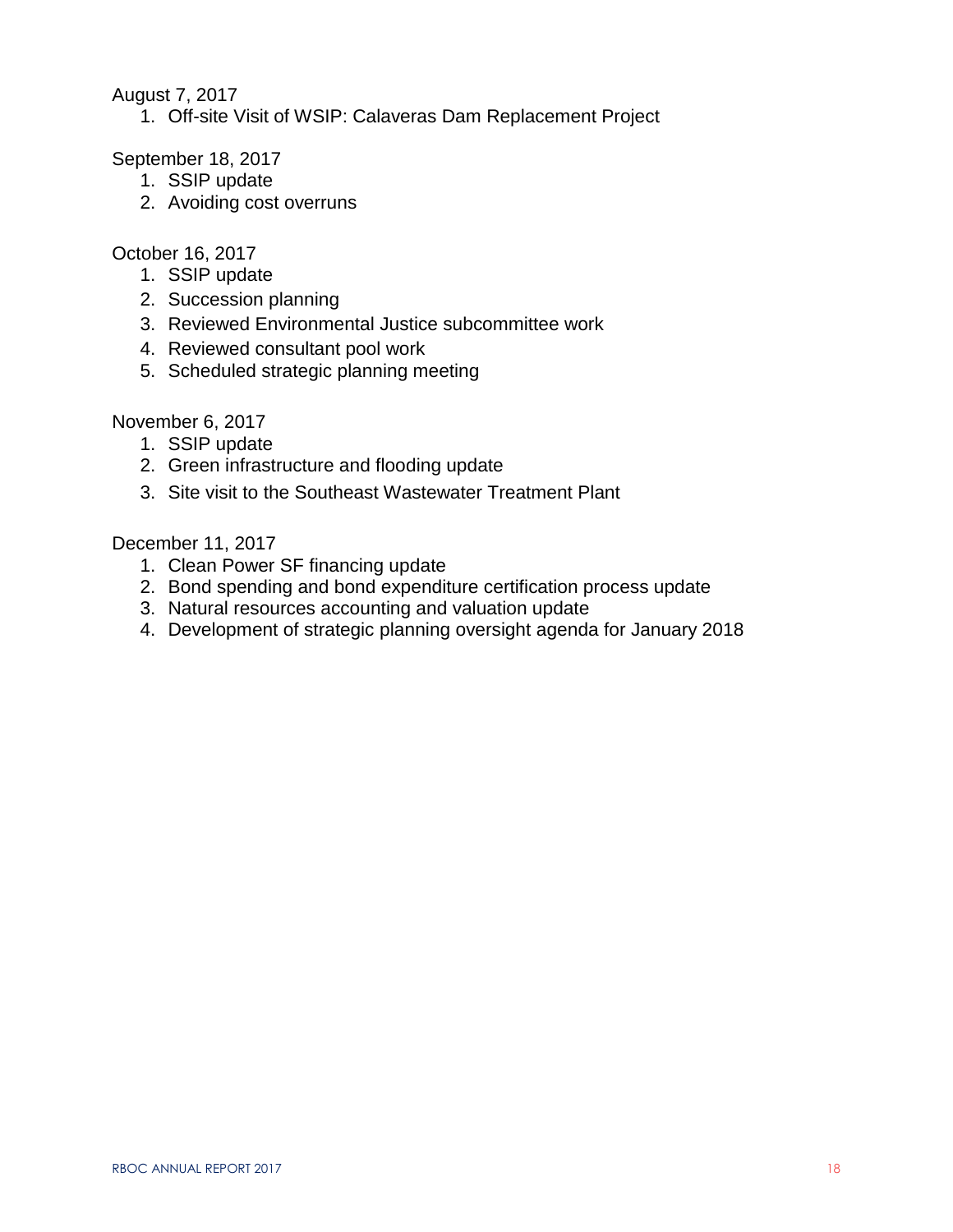# Appendix 3: Budget Summary 2017

**RBOC Account Summary** December 2017

|       | <b>Funding Sources (\$)</b>                             |           |                                       |                          |           |
|-------|---------------------------------------------------------|-----------|---------------------------------------|--------------------------|-----------|
|       | Series                                                  |           | 5W Water 5C Wastewater5T Hetchy Power |                          | Total     |
|       | 2006 A Bonds                                            | 223,310   |                                       |                          | 223,310   |
|       | <b>2008 CREBS</b>                                       |           | $\overline{a}$                        | 3.163                    | 3,163     |
|       | <b>2009 A Bonds</b>                                     | 236,598   |                                       | ٠                        | 236,598   |
|       | <b>2009 B Bonds</b>                                     | 206,000   | $\overline{a}$                        |                          | 206,000   |
|       | 2010 A Bonds                                            | 28,473    | 23.525                                |                          | 51,998    |
|       | 2010 B Bonds                                            | 208,860   | 96,258                                |                          | 305,118   |
|       | 2010 D Bonds                                            | 35,680    | ٠                                     | ٠                        | 35,680    |
|       | <b>2010 E Bonds</b>                                     | 172,100   | $\overline{a}$                        |                          | 172,100   |
|       | 2010 F Bonds                                            | 90.480    |                                       |                          | 90,480    |
|       | 2010 G Bonds                                            | 175,735   |                                       | $\overline{a}$           | 175,735   |
|       | 2011 A Bonds                                            | 301,358   |                                       |                          | 301,358   |
|       | 2011 B Bonds                                            | 14,488    | ٠                                     | $\overline{\phantom{0}}$ | 14,488    |
|       | 2011 C Bonds                                            | 16,798    |                                       | ٠                        | 16,798    |
|       | <b>2011 QECBS</b>                                       | ۰         |                                       | 4.146                    | 4.146     |
|       | <b>2012 NCREBs</b>                                      | ۰         |                                       | 3,300                    | 3,300     |
|       | 2012A Bonds                                             | 295,805   |                                       |                          | 295,805   |
|       | 2012B Bonds                                             | 8,260     |                                       | ٠                        | 8,260     |
|       | 2013B Bonds                                             | ۰         | 165,793                               | ۰                        | 165,793   |
|       | 2015A Bonds                                             |           |                                       | 19,778                   | 19.778    |
|       | <b>2015 NCREBS</b>                                      |           | ٠                                     | 2,050                    | 2,050     |
|       | 2016A Bonds                                             |           | 120,290                               |                          | 120,290   |
|       | 2016B Bonds                                             |           | 33,910                                | ÷                        | 33,910    |
|       | 2016C Bonds                                             | 129,675   |                                       |                          | 129,675   |
|       | 2017ABC Bonds*                                          | 169,770   |                                       |                          | 169,770   |
| A     | Subtotal Sources - All                                  | 2,313,388 | 439,775                               | 32,436                   | 2,785,599 |
|       |                                                         |           |                                       |                          |           |
|       | <b>Charges Against Budget (\$)</b>                      |           |                                       |                          |           |
|       | <b>Actual Charges</b>                                   |           |                                       |                          |           |
|       | WSIP Expenditures & CP (2006)                           | 59,370    |                                       |                          | 59,370    |
|       | Financial Review of WSIP (2007)                         | 92,050    |                                       |                          | 92,050    |
|       | Allocation prior to 2009 Report                         | 1         | ٠                                     |                          |           |
|       | WSIP Sunset Reservoir (2009)                            | 71,890    |                                       |                          | 71,890    |
|       | CSA Controller's Audit (2011/2012)                      | 86,219    | 29,750                                |                          | 115,969   |
|       | Independent Review Panel (IRP) (2011/2012)              | 116,010   | ٠                                     | ٠                        | 116,010   |
|       | LADWP for Independent Review Panel (2011/20)            | 11,489    |                                       |                          | 11,489    |
|       | IBBS Consulting for Independent Review Panel            | 47,000    |                                       | ٠                        | 47,000    |
|       | CSA Audit - Final Bill Q3 12                            | 29,625    | ÷,                                    | ۰                        | 29,625    |
|       | RW Block WSIP Evaluation - (invoice for Nov 12          | 531,926   |                                       |                          | 531,926   |
|       | Facilitation Meeting for RBOC Strategic Planning        | 970       | 970                                   | 970                      | 2,911     |
|       | <b>Facilitation Meeting for RBOC Strategic Planning</b> | 1,078     | 1,078                                 | 1.078                    | 3,234     |
|       | <b>Facilitation Meeting for RBOC Strategic Planning</b> | 770       | 770                                   | 770                      | 2,309     |
| в     | <b>Subtotal Actual Charges</b>                          | 1,048,398 | 32,568                                | 2,818                    | 1,083,783 |
|       |                                                         |           |                                       |                          |           |
| А - В | <b>Available Funds Before Pending Charges</b>           | 1,264,990 | 407,207                               | 29,618                   | 1,701,816 |
|       |                                                         |           |                                       |                          |           |
|       | <b>Pending Charges</b>                                  |           |                                       |                          |           |
| c     | <b>Subtotal Pending Charges</b>                         |           |                                       |                          |           |
|       | A - B - C Available Funds After Pending Charges         | 1,264,990 | 407,207                               | 29,618                   | 1.701.816 |
|       |                                                         |           |                                       |                          |           |

"Pending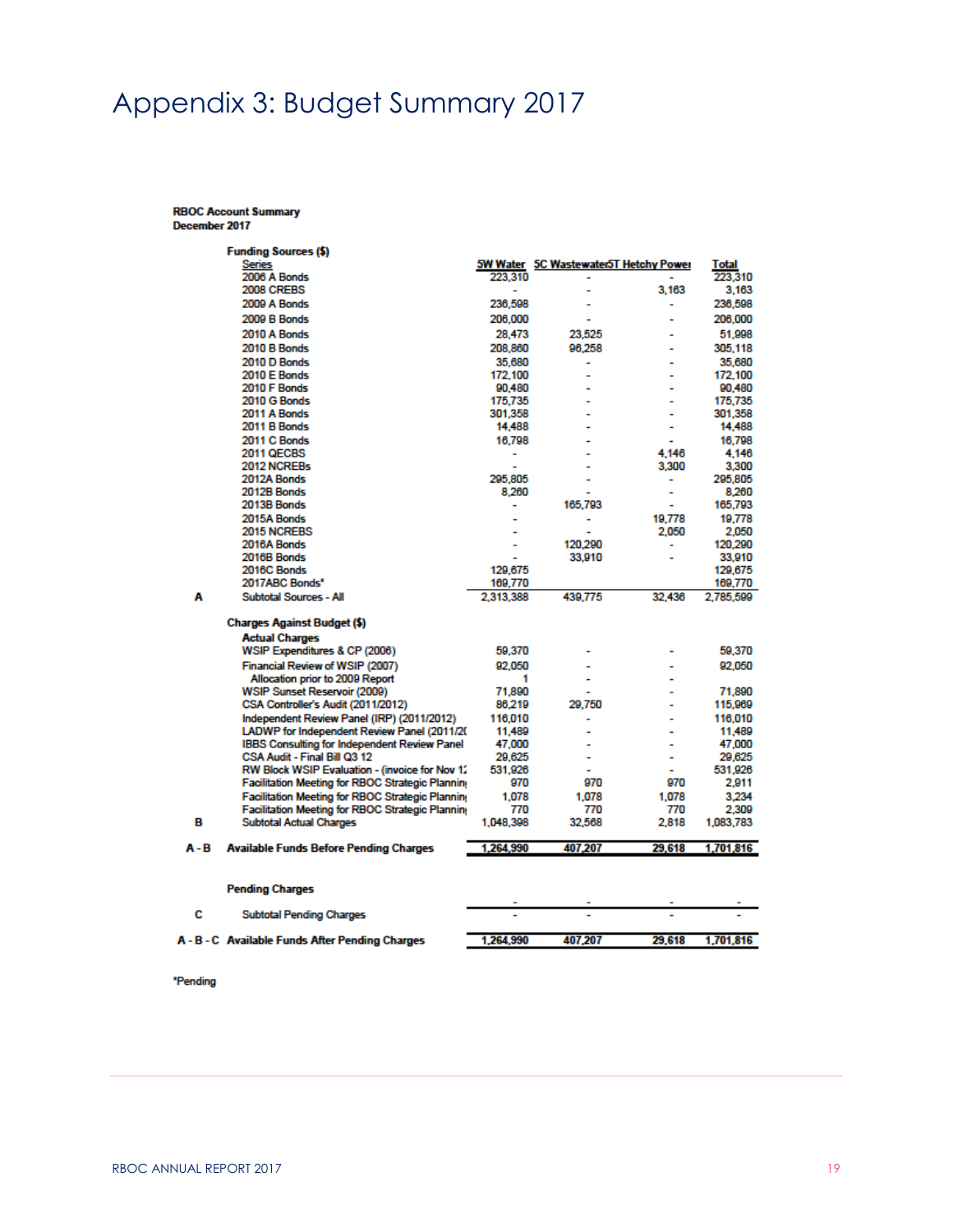### Appendix 4: Bond Expenditure Certificate from SFPUC

#### CERTIFICATION OF THE CHIEF FINANCIAL OFFICER & ASSISTANT GENERAL MANAGER FOR BUSINESS SERVICES FOR THE SANFRANCISCO PUBLIC UTILITIES COMMISSION TO THEREVENUE BOND OVERSIGHT COMMITTEE

I, Eric Sandler, the duly authorized and acting Chief Financial Officer  $\&$  Assistant General Manager for Business Services of the San Francisco Public Utilities Commission ("SFPUC"), hereby certify to the Public Utilities Revenue Bond Oversight Committee ("RBOC") that I have reviewed such documents as I have deemed necessary for purposes of this certification,including:

1. The Audited Financial Statements of the SFPUC for Fiscal Year 2016-17, including the KPMG Independent Auditor's Report, dated as of November 8, 2017; and

2. The Fiscal Year 2016-17 Water System Improvement Program (WSIP) Quarterly Reports related to the SFPUC Water Enterprise;

3. The Fiscal Year 2016-17 Sewer System Improvement Program (SSIP) Quarterly Reports related to the SFPUC Wastewater Enterprise.

Based upon a review of such documents, together with such other information that I have deemed necessary, I hereby advise the RBOC that no facts have come to my attention that cause me to believe that the proceeds from any SFPUC bond issue have been wasted, not used for their authorized purpose or otherwise used illegally. For purposes of this certification, I have not undertaken to audit or to cause to be audited any outstanding bond issue of the SFPUC, and only undertake to report to the RBOC the results of a review of information that has come to my attention in my role as an officer of the SFPUC during the period under review, Fiscal Year 2016- 17.

Dated: February 14, 2018

PUBLIC UTILITIES COMMISSION OF THE CITY AND COUNTY OF SAN FRANCISCO

Eric Sandler

Chief Financial Officer Assistant General Manager/ Business Services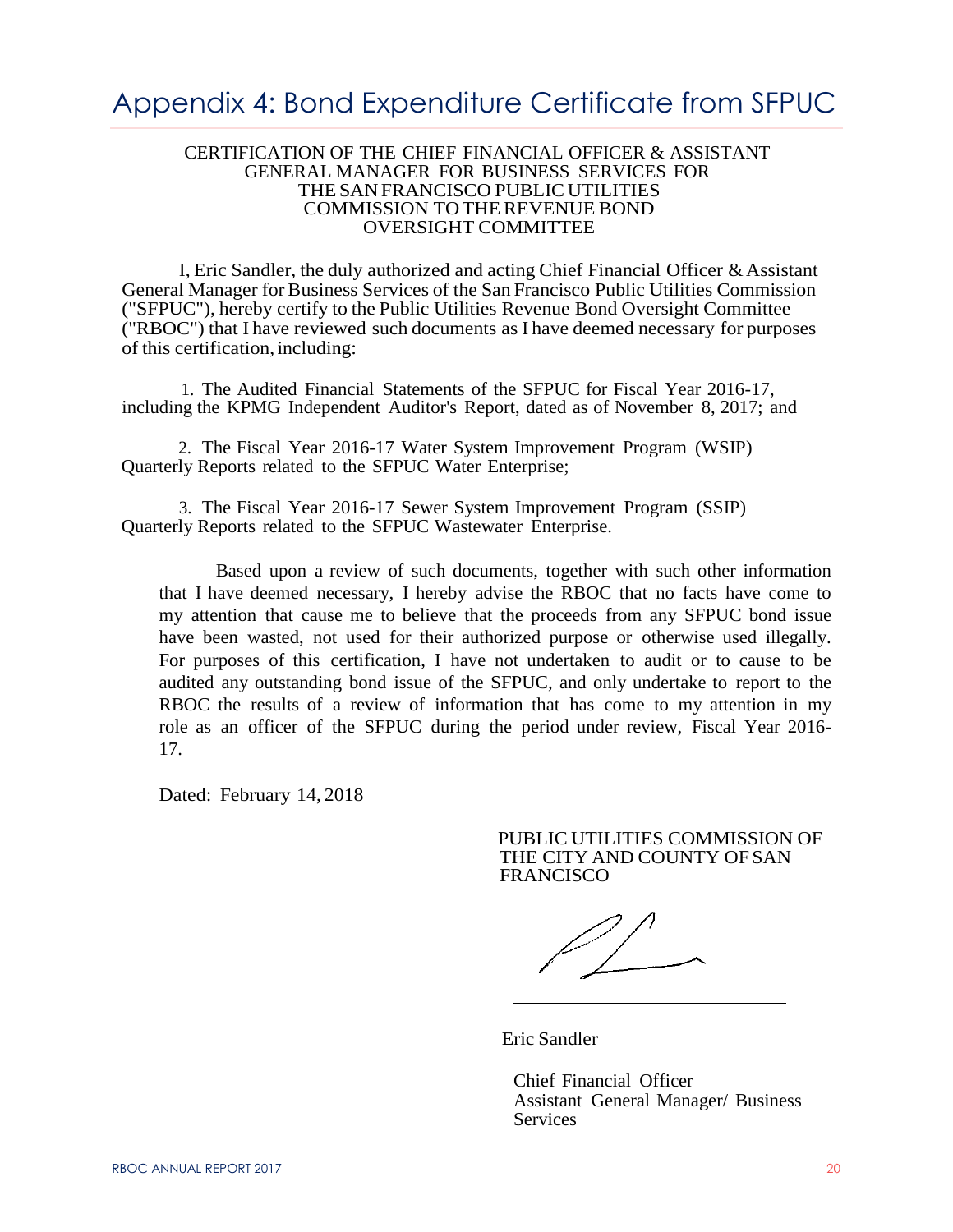### **Summary of Enterprise Debt Programs**

| (as of January 1, 2010) |              |                   |                   |  |
|-------------------------|--------------|-------------------|-------------------|--|
|                         | <b>Water</b> | <b>Wastewater</b> | <b>Power</b>      |  |
| <b>Outstanding Debt</b> |              |                   |                   |  |
| <b>Revenue Bonds</b>    | \$4.52B      | \$957.27M         | \$38.85M          |  |
| <b>SRF Loans</b>        | \$171.2M     | \$102M            |                   |  |
| <b>Tax Credit Bonds</b> |              |                   | \$14.06M          |  |
| <b>Commercial Paper</b> |              |                   |                   |  |
| (Authorized/Issued)     | \$500M/\$25M | \$750M/\$111M     | \$90M/\$20M       |  |
| <b>Ratings</b>          |              |                   |                   |  |
| Long-Term               | Aa3/AA-      | Aa3/AA            | $AA$ -/A+ $\vert$ |  |
| <b>Short-Term</b>       | $P-1/A-1$    | $P-1/A-1$         | $F1/A-1$          |  |

 $(a \cdot c \cdot f \mid a \cdot b \mid a \cdot c \cdot f)$